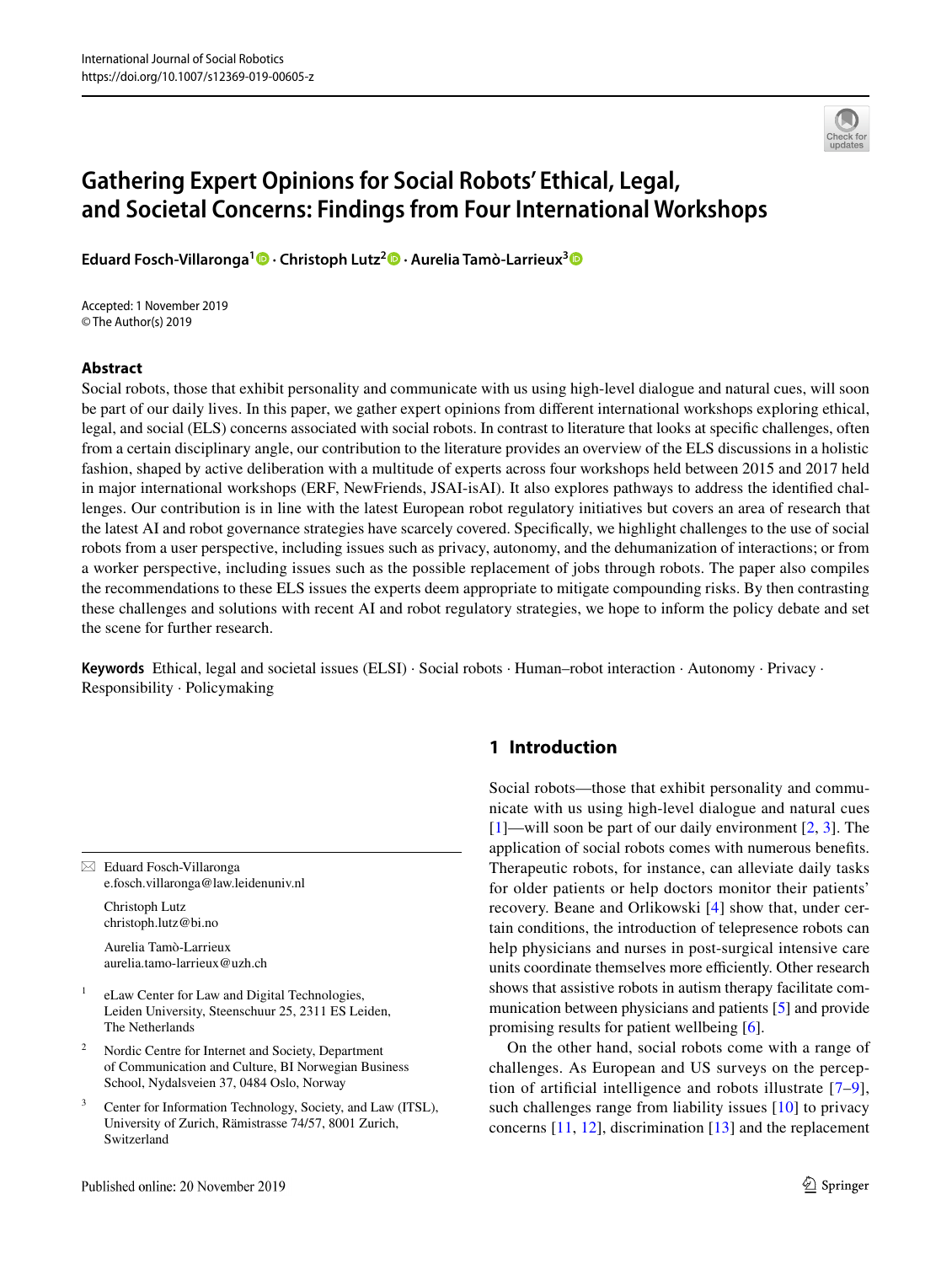of jobs [[14\]](#page-14-12). In its latest resolution, the European Parliament (EP) alerts on the possibility that robots used in care settings may dehumanize caring practices by reducing human–human interaction [[15\]](#page-15-0).

We contribute to the existing literature by exploring the main ELS challenges and recommendations on how to address them, derived from the *Workshop Series on the Ethical, Legal and Social Issues of Robots in Therapy and Education*. [1](#page-1-0) Starting as a standalone workshop in 2015 under the *NewFriends First International Conference on Social Robots in Therapy and Education*, [2](#page-1-1) the workshop turned into a workshop series that has brought together researchers from diferent disciplines and countries over three years to discuss the most pressing ELS issues of social robots in a solutionoriented roundtable format. We organized workshops in Barcelona, Spain, under the *NewFriends 2nd International Conference on Social Robots in Therapy and Education* in November 2016; in Yokohama, Japan, under the *International Symposia on Artifcial Intelligence* (isAI), organized by the Japanese Society for Artifcial Intelligence (JSAI) (also JSAI-isAI 2016) in November 2016; and at the Edinburgh Center for Robotics, Scotland, as part of the *European Robotics Forum* on March 2017. The workshops focused on the benefts, risks, and possible solutions to the ELS conficts that social robots pose. Researchers from diferent disciplines as well as practitioners actively engaged in the discussions and shared their thoughts on crucial challenges in an interdisciplinary manner. We present the results of the discussions, addressing two main questions:

- What are the key ELS challenges of social robots, as perceived by experts?
- What recommendations can be determined to overcome such challenges?

Our paper contributes in several ways to the existing literature on ELS and social robots (e.g., [[16\]](#page-15-1) and the articles compiled in this special issue). First, we provide a one-stopshop to the topic that spans areas and disciplines. In contrast to literature that looks at specifc ELS challenges, often from a certain disciplinary angle, our contribution intends to show current ELS discussions in a holistic fashion. While our overview certainly cannot cover all signifcant ELS challenges of social robots, we capture a broad overview of essential debates. Second, and connected to the frst point, our perspective is shaped by active deliberation with a multitude of experts across four workshops. By listening to the voices of these experts, we provide a more grounded understanding, powered by the collective intelligence of the

participants [[17\]](#page-15-2). The experts pointed us in new directions we would have otherwise ignored, for example, the importance of creating interdisciplinary living labs that can inform policies, as in the Japanese Tokku zones [[18](#page-15-3)]. Third, we explore the challenges and solutions that recent AI and robot strategies have scarcely covered [\[15](#page-15-0), [19–](#page-15-4)[22\]](#page-15-5).

Because robotics terminology is still developing and is not consistent across research and regulatory stakeholders [\[22\]](#page-15-5), the second section includes relevant defnitions. These defnitions may be essential to establish a common ground for interdisciplinary discussions and future policymaking, especially if the European Institutions are uncertain about whether we need a legal defnition for robot technology [[15,](#page-15-0) [23\]](#page-15-6). In the third section, we describe the structure of the workshops, including the methods used, participants, and content. Section [4](#page-4-0) focuses on answering the research questions established above. We approach each major topic subsequently, with three steps within each topic. First, we capture the challenges discussed by the workshop participants for each topic. Second, we present the recommendations brought forward to address the challenges. Third, we embed the challenges and recommendations into broader discourses on the topic, as per recent human–robot interaction, and ELS literature. The section concludes with a summary of the key discussion points and introduces two metachallenges: uncertainty and responsibility. Finally, Sect. [5](#page-13-0) of the paper summarizes the main implications of the paper and identifes future areas of discussions serving as a roadmap for policymakers and roboticists working on the use and development of social robots.

## **2 Relevant Defnitions: Social, Healthcare and Therapeutic Robots**

In this paper, we identify a robot as a "movable machine that performs tasks either automatically or with a degree of autonomy" [[24](#page-15-7)]. Since the legal instruments governing robots depend on the context of use (e.g.,  $[25, 26]$  $[25, 26]$  $[25, 26]$ ), we distinguish between industrial robots, which are used for "industrial automation applications," and service robots, or those robots that "perform useful tasks for humans" (ISO 8373:2012). Among service robots, there are "systems able to perform coordinated mechatronic actions (force or movement exertions) on the basis of processing information acquired through sensor technology, with the aim of supporting the functioning of impaired individuals, medical interventions, care and rehabilitation of patients and also individuals in prevention programmes" [[27](#page-15-10)]. Such robots are are named *healthcare robots*.

Since some of the ELS challenges arise from the ways in which robots interact with humans, we distinguish between those robots that interact with us physically, either actively

<span id="page-1-0"></span><sup>1</sup> Cfr.<https://legalrobotics.wordpress.com>.

<span id="page-1-1"></span><sup>2</sup> Cfr.<https://legalaspectsofsocialrobots.wordpress.com>.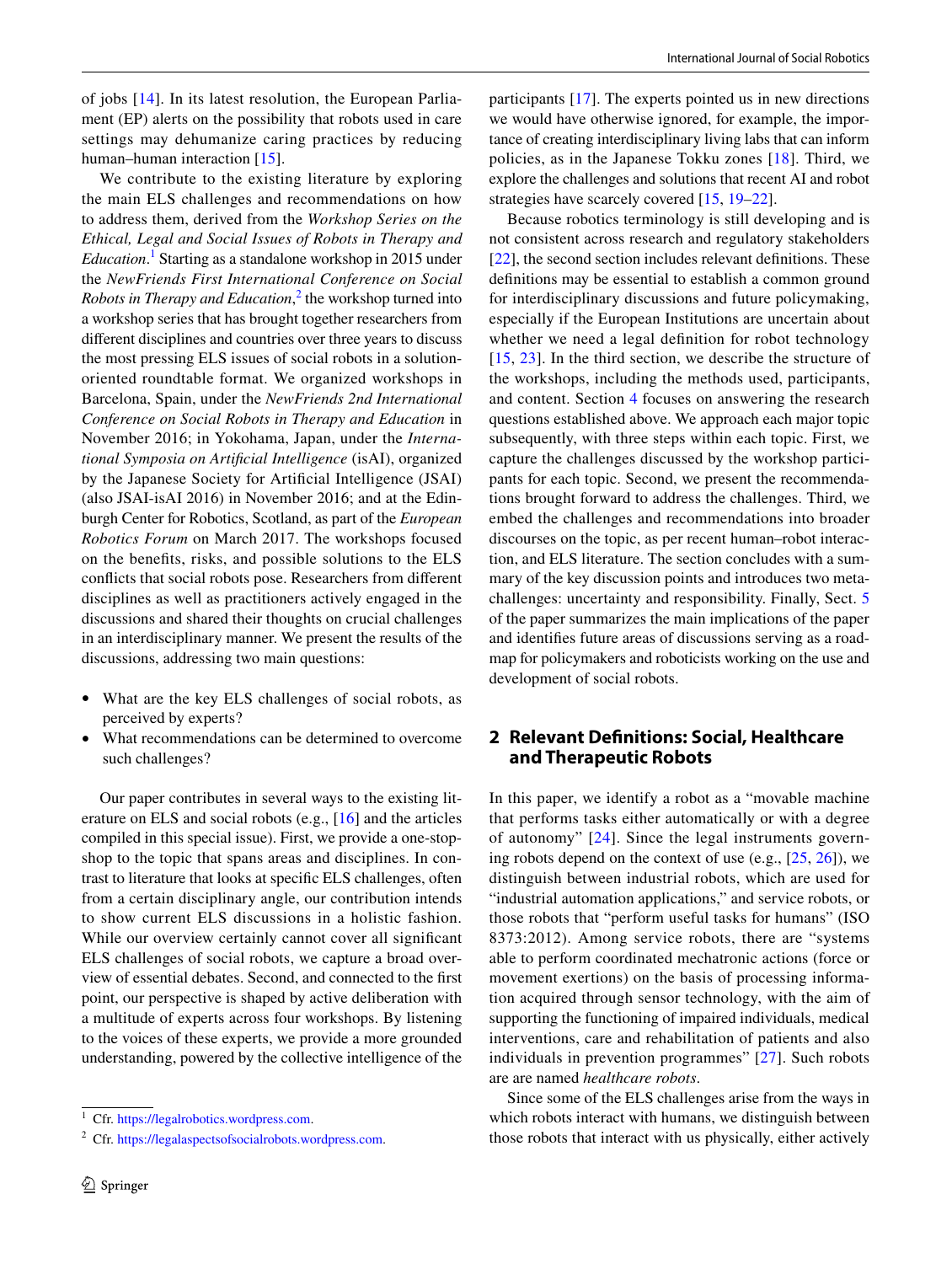(a powered lower-limb exoskeleton, for instance), passively (e.g., a robotic wheelchair), or socially (i.e., *social robots* or *socially interactive robots*) [\[28,](#page-15-11) [29](#page-15-12)]. Social robots express and perceive emotions, communicate through high-level dialogue, learn and recognize models of other agents, establish and maintain social relationships, and use natural cues such as gaze or gestures [\[1](#page-14-0)].

Such robots are mostly used in individual situations rather than team situations, so that the level of shared interaction is generally low, meaning that robots communicate with humans but not with other robots. In Yanco and Drury's taxonomy, such robots refer to type A (human–robot), type D (human-to-human-and-to-robot), and type E (human–robot–human) in terms of the level of shared interaction [[30\]](#page-15-13). The interaction role we are interested in is that of the operator or teammate. The type of human–robot physical proximity is on the high end of the taxonomy spectrum (approaching and touching, rather than avoiding, passing and following). Within the space/time dimension of HRI, such robots afford synchronous and collocated interaction, and the autonomy of such robots is low to medium so that human intervention is still required to support the operation of the robot successfully [\[30](#page-15-13)]. If the robot gives aid or support to a human user socially, we identify them as *socially assistive robots* [\[31](#page-15-14)].

# **3 Methods**

The workshop series had multiple objectives, and they were organized accordingly:

- Collecting diferent opinions from all the involved stakeholders, including therapists, roboticists, industry representatives, academics, and legal practitioners working on the use and development of social robots;
- Identify all the ELS concerns, problems, and difculties concerning social robots, particularly socially assistive robots;
- Enabling discussions on the ELS aspects in an interdisciplinary fashion and on a multicultural scale;
- Providing a comprehensive roadmap of the most pressing issues in this specifc domain of research;
- Providing the relevant stakeholders with an informed vision of innovative recommendations to the challenges identifed.

In this respect, a call for papers targeting robot engineers, legal practitioners, psychologists, ethicists, philosophers, and cognitive scientists was released. Various means were used for this: social media (Twitter, 'The iii' blog, LinkedIn, Facebook), university channels (BI Norwegian Business School, University of Twente, ETH, University of Zurich,

## **Background of Worskhop Series Participants**



<span id="page-2-0"></span>**Fig. 1** Background of the workshop series participants

EMJD LAST Programme), and some miscellaneous channels, including euRobotics mailing lists, the ECREA and AoIR mailing lists, LSN, and College of Europe. The organizers created two websites for this purpose.

The workshop organizers aimed at collecting papers covering diferent ELS issues, such as dignity, privacy, and liability, to discuss these issues in an open workshop format. In total, 43 participants, including the three moderators, took part across all workshops. Except for one participant and the organizers, all remaining participants took part only in one workshop of the series, rather than in multiple workshops. The organizers carefully selected participants according to the relevance of the proposed abstract and its contribution to the feld. Several co-authored papers were submitted, and every author that wanted to participate in the workshop was invited to join. However, typically, one author per abstract participated in the workshop, and this was the only person counted. Due to the lack of an official publication opportunity provided by the conferences in which the workshops were held, the participants' papers were not published as a workshop proceeding paper.

The experts' background ranged across various felds of expertise (Fig. [1\)](#page-2-0), and the experts were based on a broad range of countries (Fig. [2](#page-3-0)).

The topics of the participants' papers referred mostly to healthcare. Concerning the sub-feld of research, the most signifcant percentage of papers related to "care" (21%), although the participants used other keywords (Fig. [3\)](#page-3-1).

The development of the workshops difered every year. In 2015 and 2017, the workshops were organized in a traditional way, where each participant identifed what ELS challenges they considered most relevant and pressing. The participants presented their abstract with a particular idea in front of the audience. Afterwards, a moderator discussed recommendations in an open format with the participants (Mattias Scheutz for the workshop in 2015; and Sanja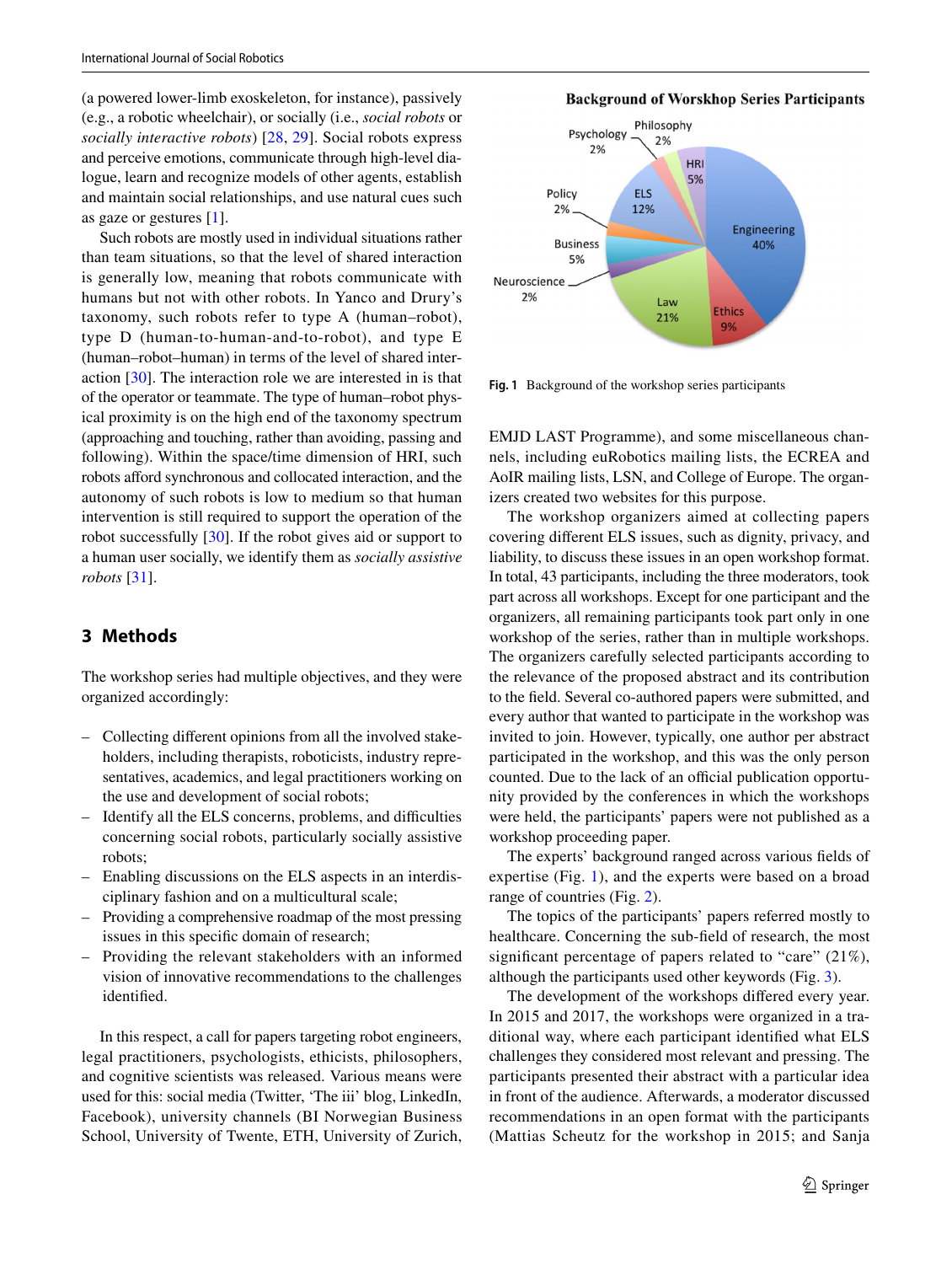

<span id="page-3-0"></span>**Fig. 2** Country of residence of the workshop series participants



**Paper Topics at Workshop Series Participants** 

<span id="page-3-1"></span>**Fig. 3** Paper topics at the workshop series participants

Dogramadzi for the one in 2017). The organizers took notes during the discussion.

The development of the workshop was diferent during the workshops held in November 2016 (New Friends and JSAI-isAI). They were both half-day workshops, covering four hours with a coffee break of 30 min in the middle. After introducing the case studies to the audience, the workshop organizers asked the participants in a roundtable to elaborate more on their thoughts of the case studies. The three organizers moderated the discussions, including questions, comments, and challenges to the participants. At the same

time, everyone (participants and organizers) was asked to collect thoughts and ideas with sticky notes. The frst half of the workshop focused on challenges and issues, and the second half focused on recommendations and future directions. These two workshops were audio-recorded and, after all the participants had consented, included on the workshop website. The recordings were not transcribed and analyzed with a specifc methodological approach such as grounded theory. Instead, we opted for a discursive summary approach. We synthesized the findings from the workshops by going through the materials collected throughout the workshops (audio-recordings, personal notes taken during the conversations, pictures of the sticky notes used for brainstorming sessions), discussing and structuring them between authors and categories. This discursive summary resulted in a report that builds the critical document for categorization into the fve felds discussed below. Given the lack of a systematic transcription and analysis of the workshop conversations, our paper should not be read as an in-depth qualitative study with ample information and context about the participants. We instead frame it as a position paper, where we also bring in our voices along with the perspectives from the workshop participants. Thus, our paper is similar to other articles in the area of ethics and information technology that relied on a workshop methodology [\[17](#page-15-2), [32](#page-15-15)].

The participants that attended the workshops in 2016 received a booklet in advance with reading materials and background information. The materials included relevant definitions, facts, and figures of healthcare robot trends, and relevant ethical guidelines and regulation (including the General Data Protection Regulation or the, at that time, the draft resolution of the European Parliament 2015/2103 (INL) on Civil Law Rules on Robotics [\[15](#page-15-0)]). The booklet also introduced three case studies to be explored in the workshop: one on an assistive robot for older adults, one on a robot for cognitive therapies, and one on a fying robot for care purposes. A mix of real and fctional information inspired the case studies, which revolved around diferent legal and ethical issues, including privacy and responsibility. Finally, the booklet also included the extended abstracts of the participants. Altogether, these materials established the grounds for the discussion at the workshop.

The organizers asked each participant to explain their abstract and integrate it with one of the case studies from the booklet. Based on their expertise, the rest of the participants reacted and elaborated on their thoughts. They also classifed their thoughts and propositions into diferent categories. Over the diferent workshops, the participants identifed various challenges, which can be grouped into the following categories: (1) security and privacy, (2) legal uncertainty, (3) autonomy and agency, (4) impact of robots on employment in healthcare, and (5) interaction with humans and dehumanizing practice.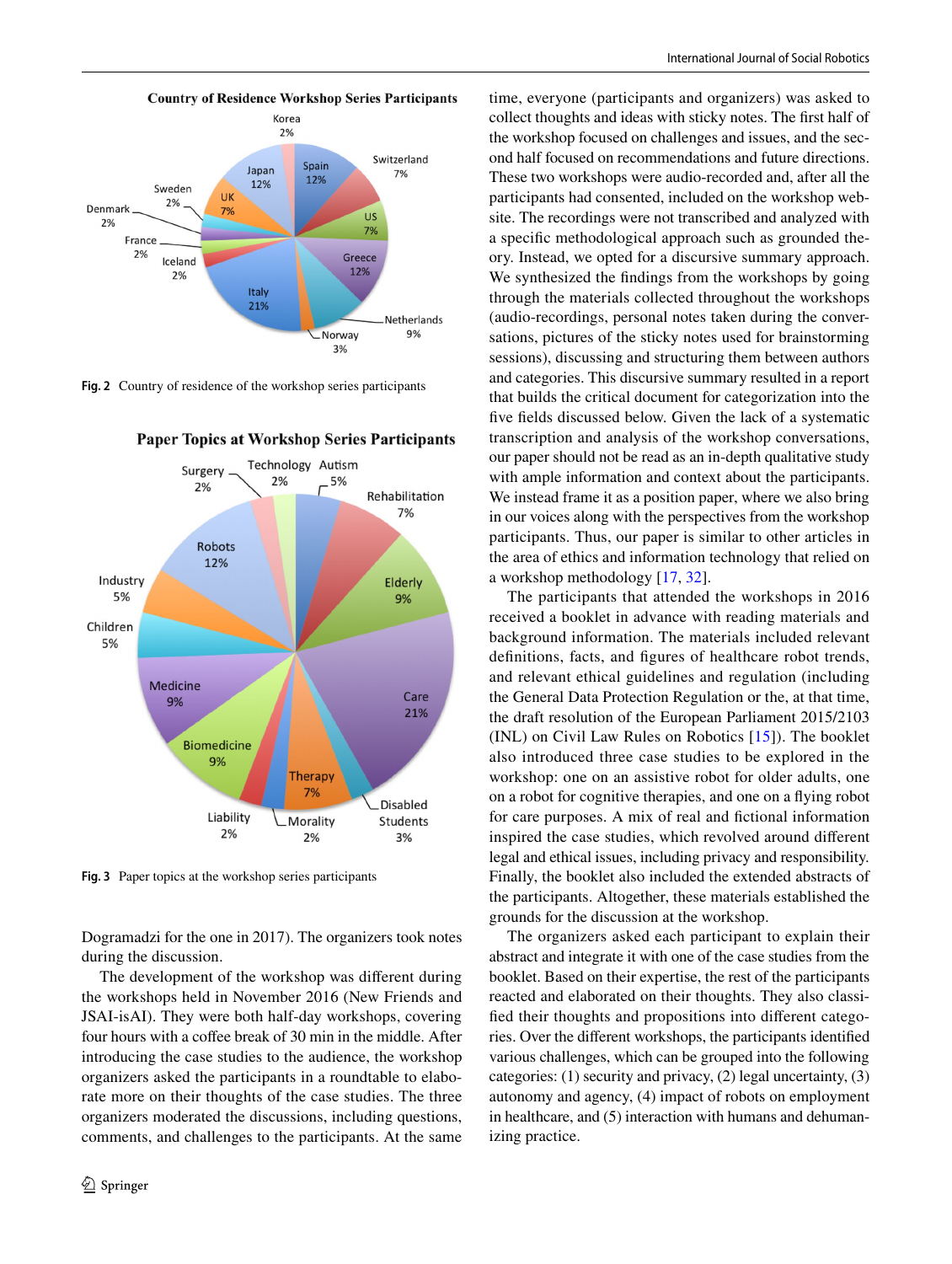## <span id="page-4-0"></span>**4 Results and Discussion**

In the following section, we discuss the fve challenges that emerged in the workshops and explain the various sub-challenges identifed within those broader topics. As stated, the workshops aimed to discuss ways to address the identifed challenges. The organizers asked the participants to deliberate over diferent approaches that could remedy some of the challenges they brought forward during the debate. They also encouraged participants to consider older technologies and felds of applications, and to refect on how associated challenges were addressed in the past. After introducing the fve challenges, we summarize the recommendations that participants proposed. Finally, for each of the fve challenge and recommendation areas, we provide a contextualization that embeds the topic into broader discussions in the human–robot interaction and ELS literature. This section is called "Discussion" for each of the fve topics or challenges. Thus, the frst two sub-subsections (i.e., "Challenges" and "Recommendations") in each of the fve sub-sections refect the participant voices, giving justice to their experiences and opinions. By contrast, the third sub-sub-section (i.e., "Discussion") in each of the fve sub-sections connects the participant voices to the broader literature, including current approaches to these topics. By separating the participant voices from the broader literature, we can give more voice and room to the emerging and spontaneous themes from the workshop, while refecting these themes in light of recent scholarship.

#### **4.1 Privacy and Security**

#### **4.1.1 Challenges**

During the workshops, particularly the workshops at New Friends 2015 and 2016, participants tried to fnd a common understanding of the concept of privacy. As privacy is a protean concept, the discussion soon switched to the ways social robots can move around, monitor their environment, record their interactions with individuals, and register their daily routines and preferences. In this sense, social robots may afect the "physical and informational" spheres that surround humans. The participants highlighted that the ability to physically reach out into the world in an autonomous fashion enables robots to surveil individuals across places and gain access to personal rooms, which was impossible at this scale before.

Second, and linked to the informational privacy aspect, during NewFriends 2015 a participant pointed to transparency (avoiding secretive systems), access to individuals' records and their uses as well as privacy controls: How can

we prevent information about oneself from unwanted purposes without consent? Is there an informed consent bias?

The participants also raised their concerns on their ability to control the collected and processed data, mainly referring to the data that robots can collect without human perception (e.g., muscle changes in exoskeleton devices): Is this data also theirs? What control would we have of our personal information? Would we have the ability to decide for ourselves if we want the robot to process such data? Participants discussed these questions during the workshops, especially at NewFriends 2015 and 2016. The discussions often revolved around the concepts of integrity, the ability to correct or amend the data, but also around the question how data misuse can be prevented.

Some participants in the JSAI-isAI workshop brought up the issue of what type of permission social pet robots employed in cognitive therapeutic settings or hospitals require. The participants highlighted the difficulties they had with group therapies, where some of the children had parental permission to give images and data to the researchers and other children did not.

Concerning security, multiple participants were worried about surveillance and security breaches, especially during ERF and NewFriends 2015 and 2016: What are the consequences of robots that are hacked? As the Internet of Things (IoT) community had already identifed such events, participants feared that external (and often malicious) agents could control the correct functioning of therapeutic robots. Participants stressed the importance of security in this regard, especially in such sensitive contexts.

#### **4.1.2 Recommendations**

One of the participants of NewFriends 2016 believed that the issue of privacy and data protection is overly dramatized and does not refect reality. The participant argued that we, as end users, need to choose among three attitudes towards the processing of personal data. These attitudes go from permissive to restrictive:

- 1. We (end users) permit robots (and their manufacturers) to collect our data without any control on our side;
- 2. We indicate which data can be collected and require robots to make these data anonymous (very much in line with the spirit of the current legislation on privacy in the European Union) as soon as robots collect it; or
- 3. We prohibit social robots (and their manufacturers) from collecting any data.

While transparency from the data controller would lead users to choose scenario 1—because then the threat to privacy disappears as the users agree on the use of the collected data—the participant argued that the second scenario is the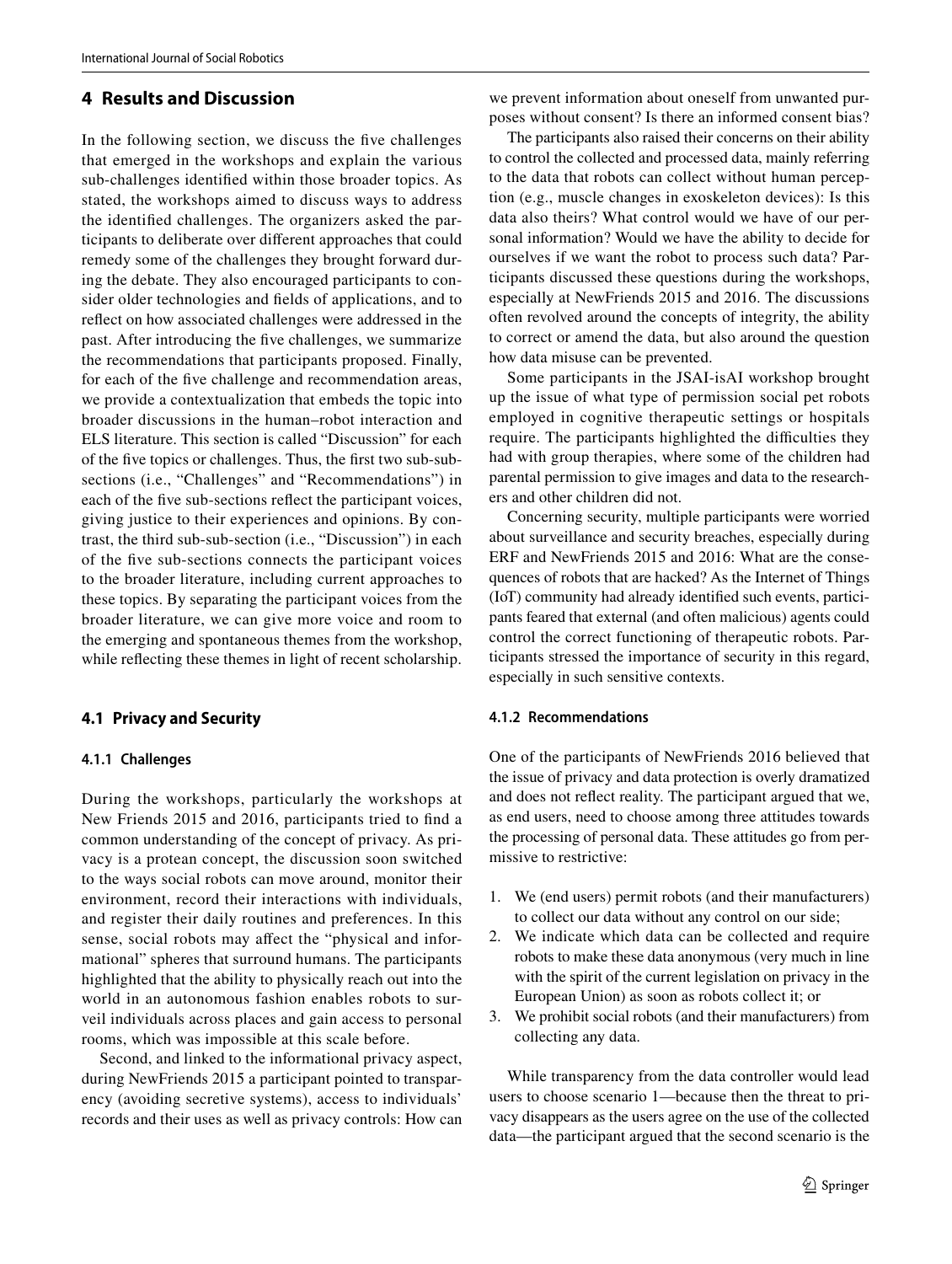most likely to happen. She argued that the idea of informed consent follows a more typical data protection approach. According to the participant, scenario 3 is entirely the opposite, as it drives the impression that we should prohibit all data collection at any time. In line with scenario 2, the participants discussed the possibility of pre-defning the risks and establishing processes to identify and mitigate them, in the sense of a more fact-based than a fear-based approach. Concerning 3, beyond the fact that the processing of the data outside of the primary purpose of the robot should be prohibited, some of the participants suggested that the terms and conditions of companies that collect data should be revised to include the principle of data minimization.

If the technology allows for it, one of the organizers mentioned across diferent workshops that the robot should be privacy-friendly. For example, removing the cameras for drone navigation would reduce privacy impacts; or using vibration detection of the foor when a patient has fallen, instead of recording an image of them, could allow for a more privacy-friendly notifcation system. Participants in the JSAI-isAI workshop referred to the noise that cameras make in Korea when a person takes a picture. With some modifcation, this could be adopted for social robots to spread awareness among the users of when and how data is collected. The problem with this solution—and referring to the Korean camera noise—is that there are available apps that allow users to take a picture without making noise. Research is needed to know whether this could still be feasible in robot technology, especially for robots that do not incorporate a robot app store.

Some forward-thinking comments on existing concepts also took place during JSAI-isAI and NewFriends 2016. For instance, some participants suggested the inclusion of an evolutionary modulation of the privacy concept, to refect the times in which we are living. Others refected upon the creation of dynamic consent forms: a user could be asked more frequently whether they consent with specifc data being processed and would be re-asked for permission when a specifc purpose changes.

#### **4.1.3 Discussion**

As highlighted by the participants, social robots afect the privacy of individuals diferently than current technologies [\[12,](#page-14-10) [33–](#page-15-16)[35](#page-15-17)]. To understand the privacy implications of social robots, it is necessary to distinguish the privacy aspects or types that apply within this context  $[36]$  $[36]$ . In that regard, we can diferentiate between physical and informational privacy (concerns). Physical privacy refers to the notion of non-interference and the idea of having a private space without prying, surveilling eyes. Social robots challenge physical privacy due to their ability to enter personal spaces [[11\]](#page-14-9). Informational privacy refers to the ability to control information disclosure and aligns more with a central ideal of European data protection law, namely the concept of informational self-determination. With social robots, not only the collection of personal information becomes 'murky'—with social robots constantly processing data in the background [[12\]](#page-14-10)—but also its processing and dissemination is hard to grasp for an individual user. In light of the anthropomorphic efect of social robots [[37](#page-15-19)], the ability to grasp the data processing and disclosure abilities of a social robot are challenged. Informational privacy concerns not only relate to the interaction between the user and the robot itself but also to the interaction between individuals through a robot, for example when a robot is hacked or surveillance takes place through a telepresence robot [[11\]](#page-14-9).

Since the workshops took place, from 2015 to 2017, the European data protection framework has been revised and the General Data Protection Regulation (GDPR) entered into force in May 2018. The GDPR governs the processing of personal data in Europe, whereby both terms "processing" and "personal data" have been interpreted broadly by legal scholars and by courts such as the European Court of Justice [\[38](#page-15-20)[–40](#page-15-21)]. While the GDPR has been called "the law of everything" [[40\]](#page-15-21) because of its aim to tackle all challenges arising from digitization, it becomes clear when reading its recitals and articles that policymakers' main concerns when drafting the Regulation were web-based applications, cookies, profles (also of children), and automated decision-making. The impact of social robots on the "fundamental rights and freedoms, in particular their right to the protection of personal data" (cf. Recital 2 of the GDPR) were not at the forefront of the policy discourse.

Nonetheless, the GDPR contains provisions that will shape how social robots collect and process data of European citizens. First, the GDPR contains *information duties* for data controllers, that is, information they have to provide to the data subject prior to the processing of their personal information (cf. Art. 13 and 14 of the GDPR). The information duties are an ex-ante transparency requirement, unlike ex-post mechanisms such as explanations [[41\]](#page-15-22). Second, the GDPR provides data subjects (i.e., users of social robots) i*ndividual rights* to access the data that the social robots process (Art. 15) or demand erasure of the data that is processed about them (Art. 17). Third, the GDPR codifes the principles of *privacy*-*by*-*design* and *privacy*-*by*-*default*, which state that systems processing personal data must be designed in a way that fulflls all the requirements set forward in the GDPR. Data controllers must include technical and organizational measures that ensure that the processing principles of the GDPR are met, including security measures such as encryption of data. However, privacy-by-design is not entirely or purely technical, but there are always organizational measures to take into account [\[42](#page-15-23), [43](#page-15-24)]. The privacy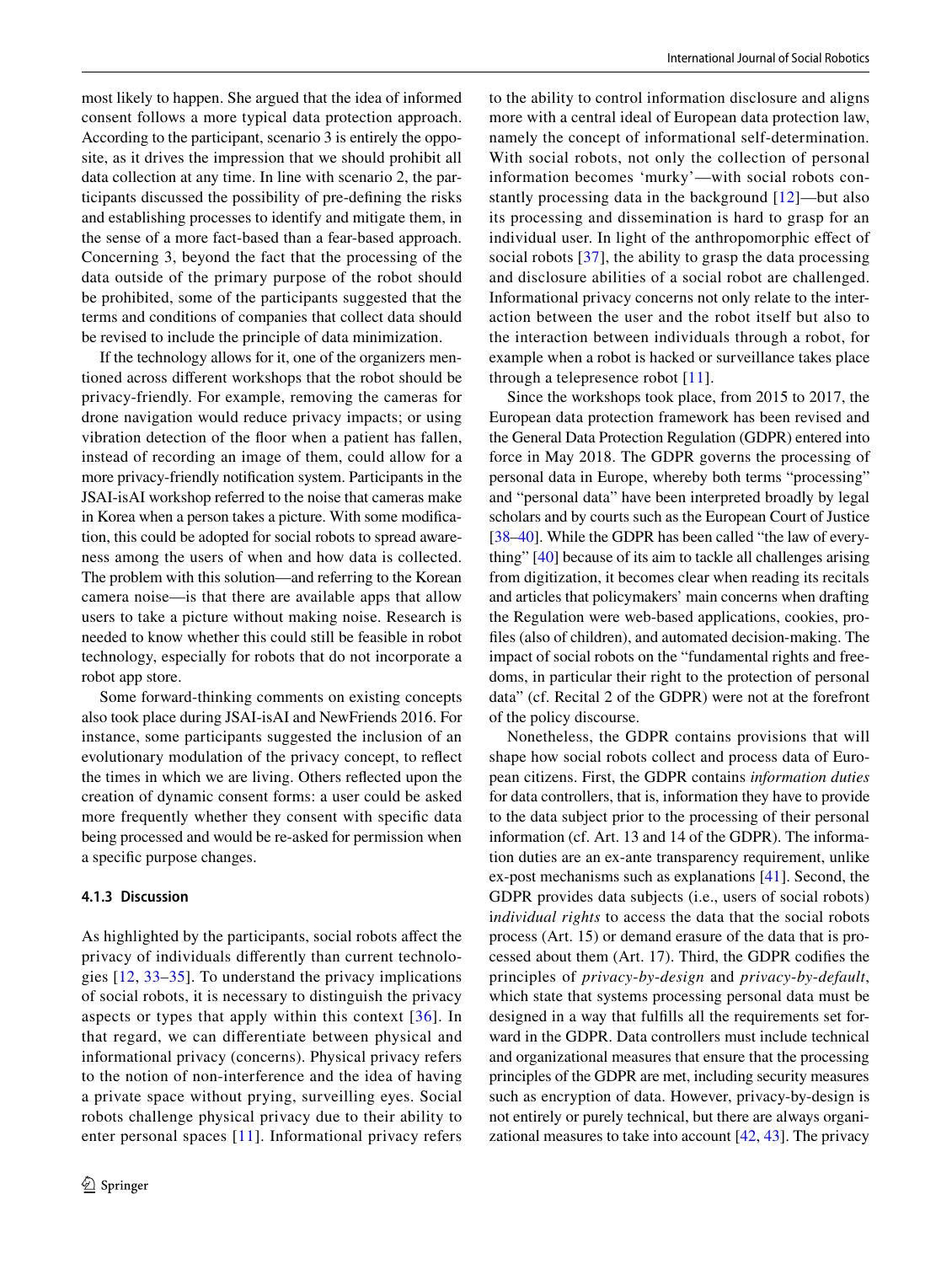culture in a company should be extended to cover the lifecycle of the robot, from its creation until its deployment.

## **4.2 Legal Uncertainty**

#### **4.2.1 Challenges**

Many of the discussions across the workshops frequently came back to the uncertain legal landscape around social robots. Importantly, the participants highlighted the difficulty of defning what a robot is in legal terms. Because there is no legislation governing the use and development of robot technologies, but there are regulatory initiatives, participants added another legal uncertainty: What is the actual applicable law in this transition period? Some pointed to existing legislation that could apply, although they also acknowledged that this might largely vary depending on the robot type, context of use, and other variables. Relevant legislation ranged from the Directive 2001/95/EC on general product safety to the directive 85/374/EEC on liability for defective products, the recent regulation 2017/745 on medical devices, the low voltage directive 2014/35/EU or even the 2014/30/EU electromagnetic compatibility directive or the 2014/53/EU on radio equipment.

Policymakers have started discussing the legal implications of robots in general but not specifcally for social robots, left aside for concrete applications such as therapy or education [[15\]](#page-15-0). Instead, there has been a focus on ethical guidelines. While such an approach is desirable as it promotes an extensive discussion without blocking innovation in a still-emerging feld [\[44\]](#page-15-25), participants, in general, felt that many of their questions would need to be addressed within a more concrete, enforceable format. Not only the enforceability of guidelines and regulations in the feld of social robots but also a global understanding of how to create more certainty in dealing with robots was seen as a challenge at JSAI-isAI. In particular, participants on diferent continents felt that cultural diferences might inhibit global guidelines, although they all agreed that guidelines at worldwide scale were an intermediate step towards legal certainty in the feld of robots in healthcare and therapy.

At NewFriends 2016, another new uncertainty discussed was whether robots could be certifed as helpers or not. This discussion arose because one of the case studies introduced the question: *"What can happen if a robotic system and competent nurse have contradictory approaches to a particular situation?"* During that discussion, questions revolved around whether a robot or an AI system could become a certifed nurse or doctor and know what is best for the patient to the same extent as an actual nurse or doctor. The participants highlighted that this would break the hierarchical decision-making currently existing in hospitals, where, most of the times, the doctor decides how to proceed. If technology advances as the current forecast predict, we may have robots and artifcial technologies that surpass human knowledge and that are better at making medical decisions.

#### **4.2.2 Recommendations**

Concerning legal certainty, participants agreed on the necessity to harmonize defnitions of *robots*, *impact*, *risk*, and legal issues concerning social robots. In particular, they agreed that it is vital to incorporate knowledge about domestic laws when implementing robots in diferent countries, including knowing the habits and cultures of the place. At NewFriends 2015, one participant mentioned the "regulation-by-design" principle to refer not only to the embedding of a hybrid top-down/bottom-up regulatory model into the system to avoid violations with domestic and international laws, but also to a future compliance-by-default model, where both technical and organizational measures are put in place to make robots comply with the law. The Japanese participants mentioned that the Tokku approach could be a model to follow. This approach connects living labs, where robot technology is tested, with the policymaking process to achieve policies based on the evidence collected in the lab.

The participants also sustained that the creation of an agency that could deal with robots as it occurs in Japan could help improve the management of all the ELS issues. This agency could be responsible for the development of standards and codes of conduct for engineers and other relevant stakeholders. An international expert committee could be created to draft group reports too, and to conduct research on the legal and regulatory implications of such technologies. The agency could also have some certifcation agencies that could test whether robots are compliant with existing laws, and certify them accordingly.

Both at JSAI-isAI and NewFriends 2016, participants agreed that there should be some purpose limitation. For instance, all the participants at both of these workshops agreed that the use of robots in the military feld should be banned, as doing the contrary would increase violence and unfortunate scenarios. In the context of healthcare robotics, however, such clear-cut recommendations were missing. Participants reported positive attitudes towards the future applications of robots and AI technologies in the healthcare domain. The workshop organizers highlighted, however, that this opinion could be biased since all participants worked in related felds.

One participant at NewFriends 2016 wondered what barriers the current regulatory framework posed to the introduction of robots into society. The participant did not believe that the actual legal order can respond to the potential violations of children's civil rights and suggested the use of multilateral trade agreements like the Trans-Pacifc Partnership to change this and provide protection for these children.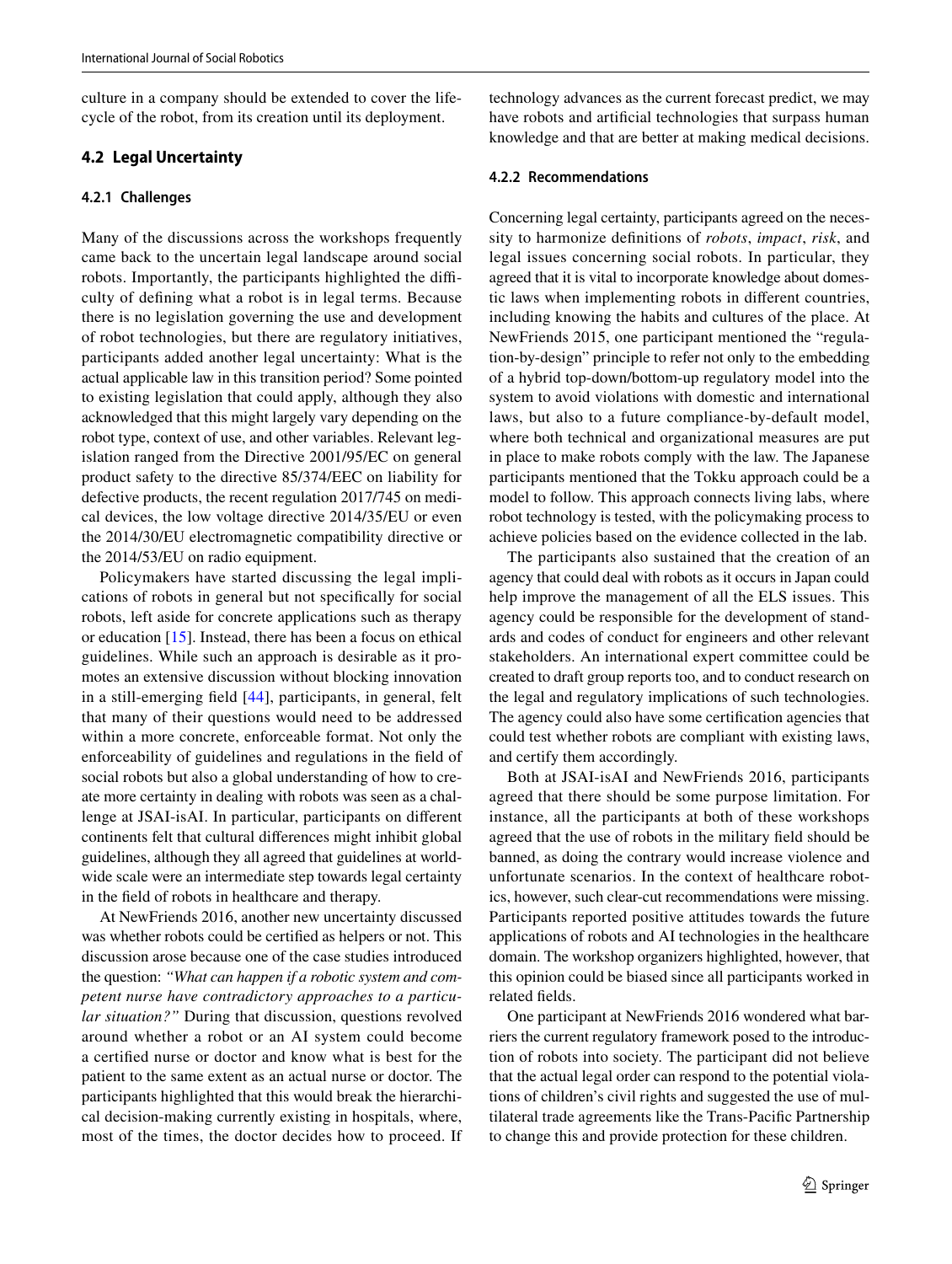Up to now, standards concerning robot technology only focused on physical human–robot interaction, although we interact with robots in many various forms, including cognitively [\[44](#page-15-25)]. In a much quicker way than public policymaking, the industry has started to develop standards that address the moral implications of robot technology, including the BS 8611:2016 Guide to the Ethical Design and Application of Robots and Robotic Systems, and the IEEE Ethically Aligned Design 2017 from the IEEE Global Initiative and Standard Association. Participants at NewFriends 2016 also highlighted in this respect that, because every robot is diferent (due to their machine learning characteristics), it is going to be very difficult to standardize the ELS aspects concerning robot technology.

#### **4.2.3 Discussion**

As workshop participants highlighted, robot legislation is overdue. As a result of the EP Resolution 2015/2103 (INL) [\[15\]](#page-15-0), the European Union is making efforts towards providing legal certainty for robot legal compliance as "doing otherwise would negatively afect the development and uptake of robots" [\[23](#page-15-6)]. A recent open consultation launched by the EC [\[45](#page-15-26)] acknowledged that current European Harmonized Standards do not cover areas such as automated vehicles or machines, additive manufacturing, collaborative robots/ systems, or robots outside the industrial environment, among others [[46\]](#page-16-0). That is why the machinery directive is likely to be revised, to further consider its suitability for new areas of development in types of machinery such as robots and digitization.

The EP resolution did not provide a concrete defnition for the word *robot*, although it acknowledged its importance. The EC reacted cautiously, questioning the need to defne "cyber-physical systems, autonomous systems (and) smart autonomous robots" for regulatory purposes [\[23](#page-15-6)]. Whether a defnition is required may depend on the level of uncertainty surrounding a concept, but it may be deemed necessary by legislators if such a concept has to be regulated explicitly [[24\]](#page-15-7). Pointing in this direction, some legal scholars have defned robotics without having an impact on legislation [\[47,](#page-16-1) [48\]](#page-16-2). More recently, the High-Level Expert Group on AI (HLEG AI) has defned robotics as "AI in action in the physical world" or, in other words, as "a physical machine that has to cope with the dynamics, the uncertainties and the complexity of the physical world" [\[49](#page-16-3)]. However, it remains unclear whether such a defnition will be adopted or whether we should focus on broadly accepted defnitions found in technical, international standards (such as the defnition given by ISO 8373:2012 "actuated mechanism programmable in two or more axes with a degree of autonomy, moving within its environment, to perform intended tasks").

Because the EP Resolution suggested that the development of autonomous and cognitive features in a robot makes the current rules on strict liability insufficient, the EC may revise the Directive 85/374/EEC concerning the liability of defective products.<sup>[3](#page-7-0)</sup> Indeed, the EC stated, "advanced robots involve, in addition to the machinery part, complex software systems and suppose the provision of services, data transmission and possibly internet connectivity and, depending on the category of robot, a degree of artifcial intelligence." This intertwinement of tangible and intangible parts may further challenge the allocation and the extent of the liability, that is, until what extent the damages are within the autonomous behavior of the robot [\[24](#page-15-7), [50\]](#page-16-4). In this respect, the EC is exploring risk-based approaches that could set a safeguard baseline for current and future uses and developments of robots and AI. One example would be to use impact assessments appraising the consequences of implementing algorithm-driven technologies [\[51,](#page-16-5) [52](#page-16-6)], notably steered to understand how these afect the humans interacting with the robot [\[53\]](#page-16-7). As highlighted during the workshops, however, self-learning capabilities make each robot a unique product, which complicates their assessment—something recently highlighted by the Food and Drug Administration (FDA). Robot technologies process vast amounts of data, can learn from experience, and self-improve their performance. By doing so, they challenge the applicability of existing regulations (e.g., medical device regulations), which were not designed for progressive and adaptive AI. In addition, these capacities make the certification process more difficult.

One solution could be the use of an *obligatory insurance scheme*, as it already exists for cars [\[15](#page-15-0)]. However, the progressive and adaptive learning of robot technologies confronts the certainty of insurance schemes [\[54](#page-16-8)]. Furthermore, robot applications are vast and their embodiment as well as interaction modes difer widely from one case to another. Thus, it is intricate to understand which robots need insurance and which not, and, consequently, which companies will offer such services  $[54, 55]$  $[54, 55]$  $[54, 55]$  $[54, 55]$ .

Beyond mere standalone and provisional approaches, Japanese workshop researchers supported the creation of testing zones for robot technology connected to policy-making. The "Tokku" Japanese model could inform policies revolving around robot technology [[18\]](#page-15-3). These testing zones may be in line with the EP Resolution, which also highlights the need for testing zones, although a formal communication process between the robot and regulatory developments does not currently exist in Europe [[56\]](#page-16-10). New European projects directed towards establishing testing zones for exoskeletons

<span id="page-7-0"></span><sup>&</sup>lt;sup>3</sup> Cfr. [https://ec.europa.eu/smart-regulation/roadmaps/docs/2016\\_](https://ec.europa.eu/smart-regulation/roadmaps/docs/2016_grow_027_evaluation_defective_products_en.pdf) [grow\\_027\\_evaluation\\_defective\\_products\\_en.pdf.](https://ec.europa.eu/smart-regulation/roadmaps/docs/2016_grow_027_evaluation_defective_products_en.pdf)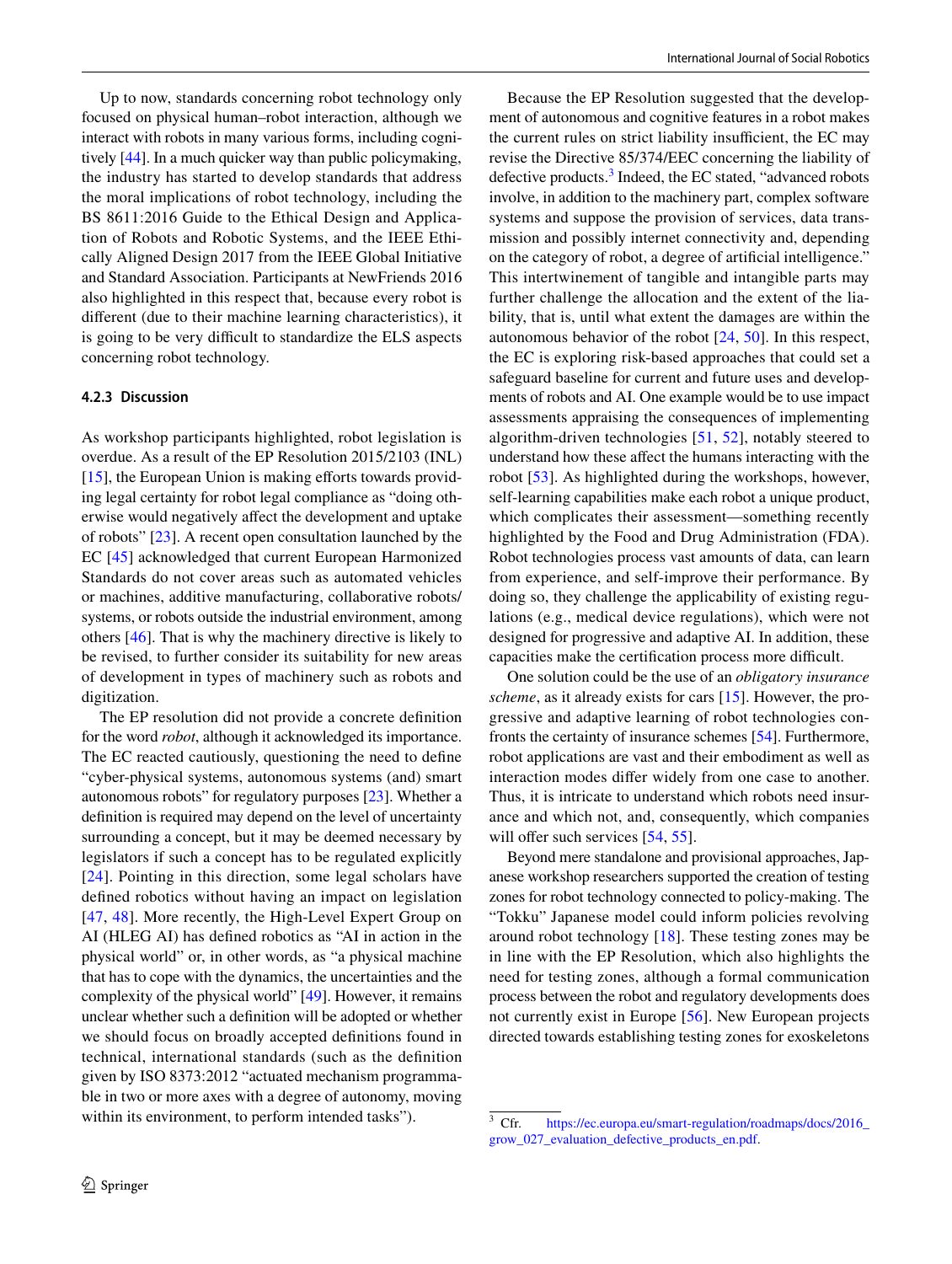seem to point in that direction, although their connection to policy is unclear for now.[4](#page-8-0)

## **4.3 Autonomy and Agency of Robot Technologies**

#### **4.3.1 Challenges**

Participants discussed lively on the responsibility behind robots' actions across the diferent workshops. The discussions at NewFriends 2016 and JSAI-isAI revolved around whom to blame in case of a critical event and whether robots can and should be perceived as morally responsible. The latter led to a discussion about how to think about the moral responsibility of robots, merging into an ethical and philosophical debate. Autonomy and the capacity of independent decision-making are what triggered the discussions. The participants at JSAI-isAI highlighted that autonomy is not a fxed term and that it includes diferent facets, calling it "the 50 shades of autonomy." They were referring to the capacity of robots to make decisions on their own or by adapting to the users' will. In this case, they highlighted that if robots adapt their personality to users, it could reduce serendipity and not challenge users' decision-making processes. However, in the case of autonomous decisions, it was uncertain whether there should be a requirement to establish a hierarchical rule order as mandatory, and whether there should be a human that supervises robot decisions.

This led to the question of whether robots should be able to override human decisions in some instances, for security or safety reasons, because the robot may possess more understanding of the issue than the human. In this respect, and beyond the general concern on how much we are still in control, participants mentioned that this scenario could create a dependency and overreliance efect that would be very difficult to overcome. Some participants stressed that there are always people who need to design and maintain the robot and also to be in charge of programming it. They insisted on the importance of determining who prepares the controls, and how these controls are determined, which could help understand who is responsible in the end. Other participants added that this is going to be exacerbated in co-participatory design projects when the end-users are part of the design of the robot.

Regarding the question of moral responsibility, we encountered contradictory positions in the JSAI-isAI workshop. One of the participants highlighted that high-agency entities are typically thought to have more moral responsibility than low-agency entities. For example, we expect moral behavior from adult humans, but not from animals. The participant argued that robots would not be considered morally responsible unless people perceived them as agentic. Other participants mentioned that social cues (e.g., gaze, speech, or human-like appearance) infuence how agentic people view robots and that we were setting higher moral standards to machines than humans. Another participant suggested that the problem with this approach is that although some discussions at European level had taken place, it is not clear whether robots are going to have agency in the first place, and what kind of agency they might have—animal-like, corporation-like, electronic agent-like type—in the second place.

#### **4.3.2 Recommendations**

Participants were very confdent on what to do concerning robots' actions: clarity, transparency, and division of responsibilities between developers, manufacturers, adopters (institutions), maintenance, and end-users (particularly if the robot adapts their behavior to the end-user). More similar to a risk-based approach, participants claimed that we should make an effort to avoid unexpected consequences by predicting and modeling agents' behaviors accordingly. Participants highlighted that, in the future, we might rethink the concept of liability, mainly because it is more about prevention than about reaction. To ensure such prevention, some participants referred to the creation of protocols of actuation similar to the ones that exist for airplanes. This way we could limit unfortunate scenarios in advance. To this regard, maybe future protocols are infuenced by the specifc context. In the case of autonomous vehicles, for example, this might mean that lanes for autonomous cars are created, separating them from non-autonomous cars. This extra requirement could also work as a safeguard for the diferent types of robot technology such as unmanned ambulances and other care transport, including autonomous ground vehicles in hospitals or robotic wheelchairs.

A compensation fund schema similar to compensation funds for natural disasters for non-human faults was also highlighted at the NewFriends 2016 workshop. The question that arose afterward, regarding possible insurance schemes, was whether all robots needed insurance or not. One of the participants suggested the creation of a matrix to determine liability. According to one participant, who quoted the work of Lohmann [\[57](#page-16-11)], this matrix could include the diferent levels of autonomy of the robot and also the level of complexity of the environment.

This point is related to decision-making processes. The participants mentioned that a decision-making ruler should be established, including (1) a hierarchical model (e.g., doctor's decision primes over the nurse, but not over patients'); or (2) co-participatory with the user. Both include the robot in the loop. In the case of conficts, some participants See http://eurobench2020.eu/. The original systems such as the one on 4 See http://eurobench2020.eu/.

<span id="page-8-0"></span>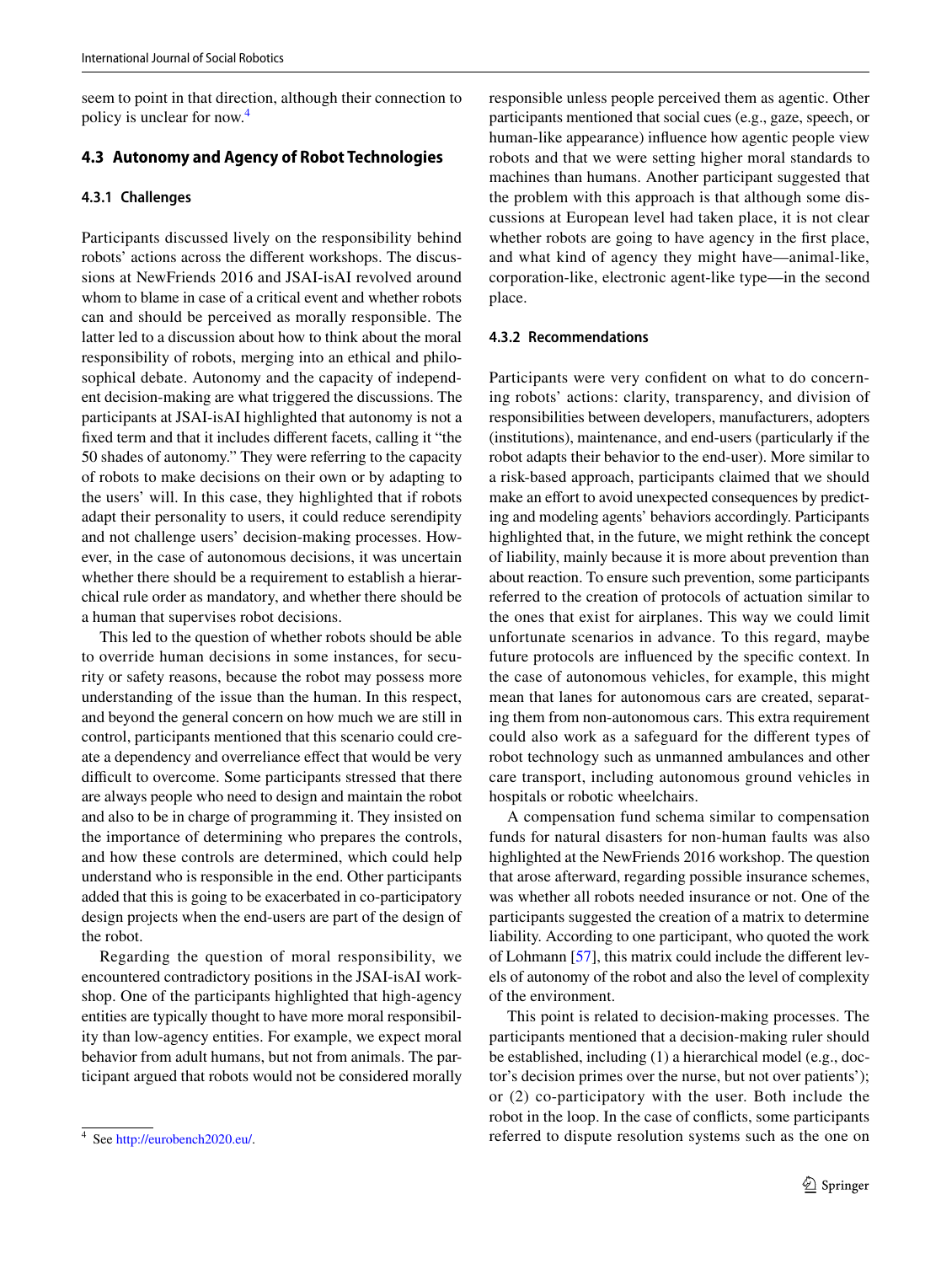Wikipedia, although there was not much clarity on how to build that.

The participants said that as well as insurance companies have assigned diferent values and importance to diferent objects, including body parts, this approach could be useful for the case of robots, for example, whether a robotic prosthesis is considered equal to a human body part. The participants also acknowledged that this approach should be carefully adopted as it could raise some discriminatory issues in the long term.

#### **4.3.3 Discussion**

One of the main problems of roboticists is engagement. If users do not engage with the robot efectively, then it is unlikely that they will interact with the robot for a longer period of time [\[58\]](#page-16-12) and the return of investment may stagger. Establishing a long-term engagement, however, is not an easy task. Social entities require an empathic personality to establish relationships and permanent attachment between artifcial social agents and humans [\[58\]](#page-16-12). Personality is formed through unique, imperfect behaviors. The robots may end up being unique, and in some cases disobedient to pre-established rules [[59](#page-16-13)]. The robot dinosaur PLEO, for instance, evolves diferently depending on the interactions of the user and its internal non-compliant parameters. From a juridical point of view, this more realistic adaptive behavior of robots poses some questions: To what degree will these robots be incompliant? What is going to be the tolerance level and in which contexts/circumstances is it going to be avoided? Who is going to determine the consequences for noncompliance?

Disobedient and imperfect robots that enhance long-term engagement completely clash with risk-based approaches proposed by European institutions, as this mainly challenges any certifcation process, apart from user trust and reliability. Non-compliant robots may also clash with by-design principles including privacy- or ethics-by-design, as changes in the internal parameters of the robot may lead to disastrous consequences in the long term. This may compromise the predictive behavior of the robot, something crucial in some therapies, for example for autism [[60\]](#page-16-14).

Whether these autonomous robots will be considered agents with some juridical relevance is something currently under debate. In most jurisdictions, several non-human entities have rights and obligations. Corporations are considered legal persons; nature is protected; animals are considered sentient beings; and even a person not yet conceived, but which can be taken into account for hereditary purposes (*concepturus* in Latin). On its latest proposal, the EP suggested "applying electronic personality to cases where robots make autonomous decisions or otherwise interact with third parties independently" [\[15](#page-15-0)]. Such a proposal utterly shook part of the juridical community, to the extent that an open letter was written to the EC asking to focus on the health and safety of humans, and not robot or AI technologies.<sup>[5](#page-9-0)</sup>

Although there might be diferent strategies to address the responsibility gap [\[61](#page-16-15), [62](#page-16-16)], the fact that a robot behaves differently from the designers' intention should not be a reason to exempt them from being held responsible [\[24,](#page-15-7) [63](#page-16-17), [64](#page-16-18)]. Such a decision is societally relevant and might have important consequences that need careful thought [\[23](#page-15-6)].

#### **4.4 (Lack of) Employment for Humans**

#### **4.4.1 Challenges**

The participants of the workshops highlighted positive and negative views of the economic impact of robots. A researcher working on robotic wheelchairs highlighted that some human–robot interactions could facilitate elderly individuals to be socially active and motivate them to train and do things by themselves. In this respect, the participant argued that the introduction of specifc robots in healthcare could reduce the burden of a caregiver's workload, meaning that caregivers may have more time for other activities.

Another participant had a contrary vision to this, at least in the context of cognitive therapies. The participant explained that growing dependence on mental therapy and people's intentional stance for computers encourage the introduction of interactive agents and robots into psychiatry. The participant argued that the introduction of computers and interactive agents for mental therapy might lead to the substitution of human narrative therapists on the one hand and the exacerbation of patient issues on the other hand. Connected to the latter, the participant argued that narcissistic people who wish to talk about themselves while leaving concealed issues hidden in their self-narratives would appreciate these agents as complementing their distorted interpretation of psychological concepts, without achieving therapeutic efects. The participant pointed out that the cultural trend of social reductionism towards psychology might impact patients when interactive agents are introduced in mental therapies.

Some participants highlighted that there is a general belief that robots are going to replace human activity gradually. A participant wondered: Does the widespread implementation and introduction of robots mark the end of our civilized humanity? In general, the rest of the participants were not very fond of the "robots are taking over" scenario, especially because some of the attendants were roboticists developing this technology. Some of the participants wondered why humans needed to surrender to the robot

<span id="page-9-0"></span><sup>5</sup> See <http://www.robotics-openletter.eu/>.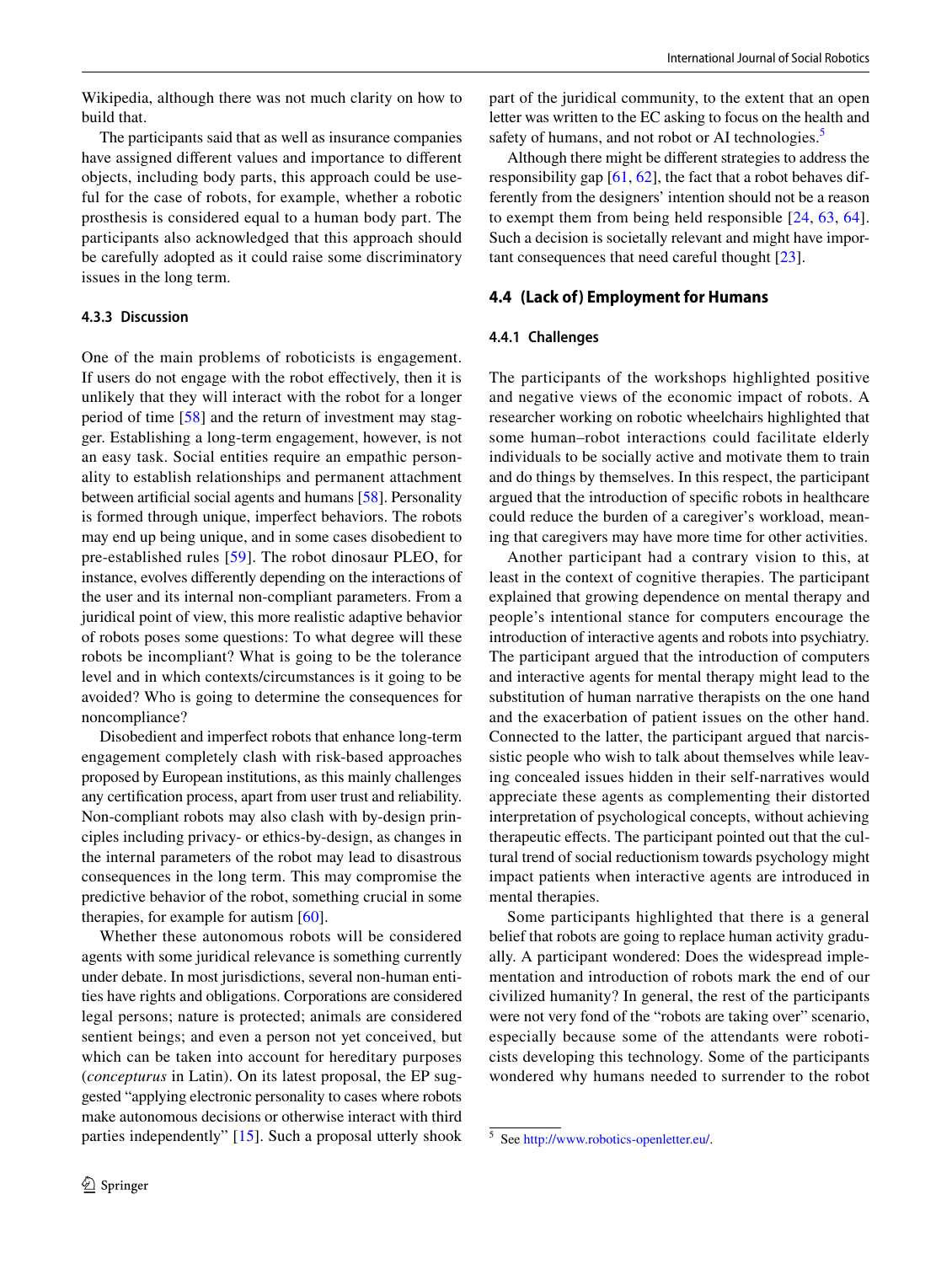taking-over scenario and who was in charge of deciding that this will be the case. A participant pointed out that it is crucially important to develop a strategy for the appropriate implementation of these technologies to avoid apocalyptic scenarios and to assure a return of investment of these technologies. Other participants mentioned that the use of robotics in therapy implies in-depth cooperation between engineers and scientists of that particular feld, which would increase humans in the loop.

Other participants had a very diferent opinion on this. Japanese participants argued that seniors in Japan do not want to be looked after by persons that cannot speak proper Japanese, for instance, and that they did believe that robot technology could help sort out the huge problem they have, that is, the lack of workforce in care settings. Although tenderly framed, these participants agreed that the comment conveyed the impression that robot technology was elucidating ongoing soft but deeply rooted racism arguments. In other words, it was suggested that the employment of technology could not only be efficient in economic terms, but also in achieving discriminatory practices. In this respect, other participants wondered what mechanisms exist to evaluate the need to incorporate robots into the workspace globally. They stressed that rehabilitation and social robots have moved from the stage of experimentation, prototyping, and testing to be clinical and educational work tools in our society; and that it had become evident to the robotics community that the usefulness of the robots largely depends on the people who are working with them.

#### **4.4.2 Recommendations**

Most of the recommendations called for the incorporation of humans into the design processes of the robot, including end-users, nurses, and doctors in a healthcare context. The participants referred to the design of collaborative systems, the so-called cobots, and highlighted the importance of including such types of robots into the protected scopes of current harmonized standards, which is lacking at the moment.

At the workshop in Japan, some researchers presented their solution. They introduced to the group a collaborative system called "Practical Intelligent Applications (PRINT-EPS)." PRINTEPS is a platform for developing intelligent applications for the co-operation between humans and machines. Via PRINTEPS, software modules can be reconfgured and related to knowledge-based reasoning, speech dialogue understanding, image sensing, and manipulation. To promote human–robot interaction, they use diferent robots with diferent purposes: the robot NAO takes charge of imparting knowledge, Sota (another robot) takes charge of progress checking, and Jaco2 takes charge of the development of students' interest. The researchers found that preparing the co-operation channels in advance could promote the easy and quick use for each target purpose.

The overall idea during the workshops was the importance of keeping the human in the loop. In line with the GDPR, regarding automated decision-making, the participants were inclined to promote a more pan-human vision of robotics in sensitive contexts.

#### **4.4.3 Discussion**

Although much has been said concerning robots and labor, there is little empirical research on how new technologies, and in particular robots and artifcial intelligence, afect the labor market. An exception is a recent study that investigated the effects of industrial robots from 1990 to 2007 in local labor markets in the United States concerning employment and wages [[65](#page-16-19)]. The authors argue that, in a simple taskbased model where the robot competes against the human in the performance of a specifc task, robots have a positive impact on employment and wages because they increase productivity (what they call the productivity efect); but they also have a negative efect, which is the displacement of workers. By regressing the change in employment and wages on the exposure to robots in each local labor market, the authors proved that they can estimate the local labor market effects of robots  $[65]$  $[65]$ . They also highlighted that the number of job losses had been limited in the United States, mainly because in this period—1990–2007—there have been relatively few robots. In Germany, a macro-economic study found no evidence that robots lead to overall job losses [[65\]](#page-16-20). However, the increasing introduction of robots shifts jobs from manufacturing to service professions. In addition, the authors found that those manufacturing workers who are most exposed to robots are the ones least likely to be replaced and that the introduction of robots might have a detrimental effect on wages [[66](#page-16-20)]. Frey and Osborne [[67](#page-16-21): 261] concluded that "occupations that involve complex perception and manipulation tasks, creative intelligence tasks, and social intelligence tasks are unlikely to be substituted by computer capital over the next decade or two." The BBC application created after this study highlighted that "social workers, nurses, therapists and psychologists are among the least likely occupations to be taken over," mainly because assisting and caring for other people involves empathy, an essential part of their job. A growing interest in the use of emotions and empathy in human–robot interaction for healthcare purposes might change in the future.<sup>[6](#page-10-0)</sup> Some researchers have pointed out that by allowing the robot to show attention, care and concern for the user as well as to being able to engage in genuine, meaningful interactions,

<span id="page-10-0"></span><sup>6</sup> See [https://www.afectiva.com/.](https://www.affectiva.com/)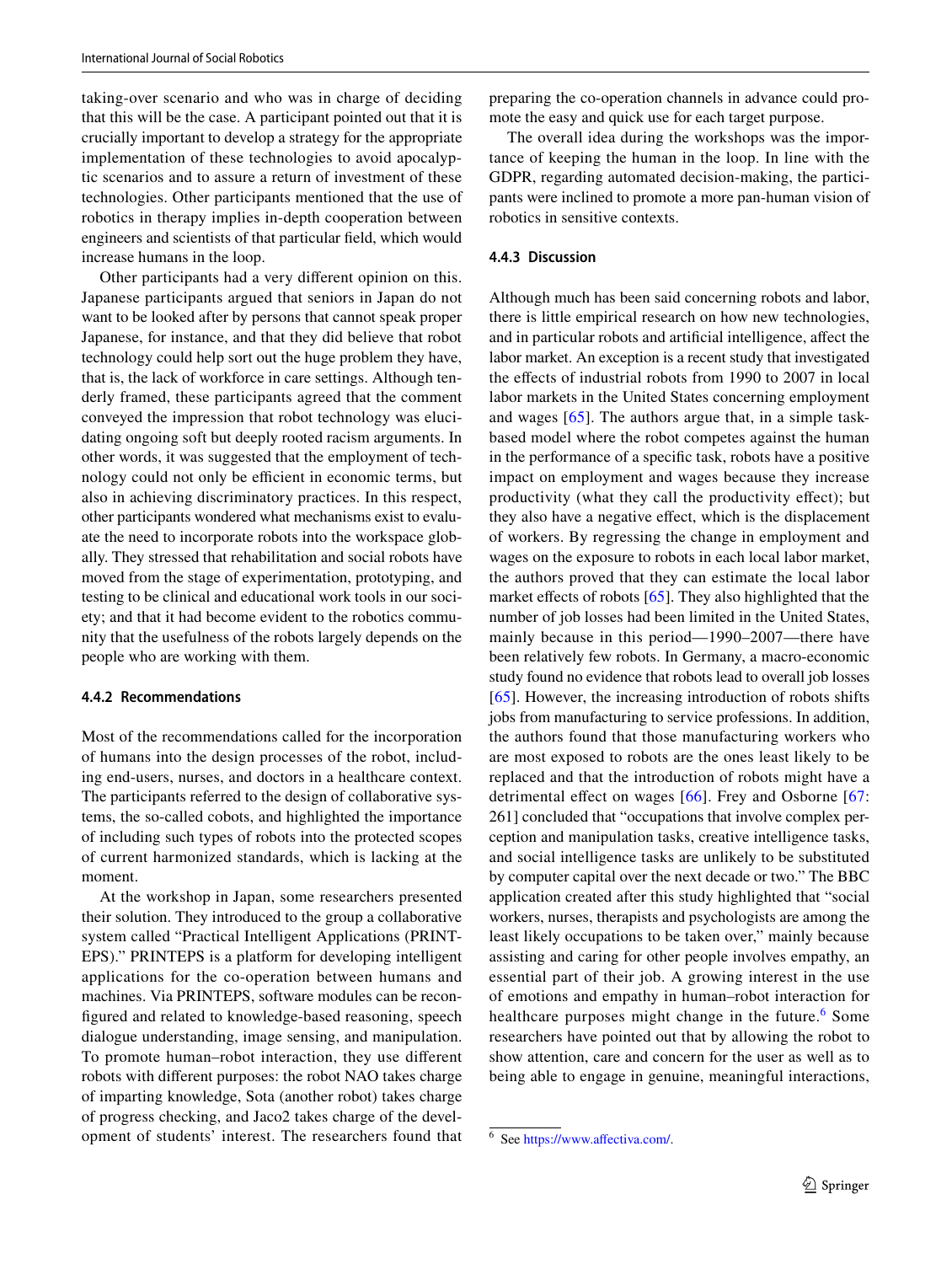socially assistive robots can be useful as therapeutic tools [\[68\]](#page-16-22). However, the latest research points out that *emotion research* is not quite there yet [[69\]](#page-16-23). Although facial expressions may convey important information for social communication, the way people communicate diferent emotional states considerably difers between cultures, situations and people within a single situation [[69](#page-16-23)].

The unclear economic impact of robots, particularly in therapy settings, aligns with the discussions in the workshops, where there were varied voices on the topic. However, most experts had a considerate and careful approach, warning apocalyptic scenarios again. Still, specifc challenges in care settings such as patient preferences for robots instead of caregivers of certain national or racial backgrounds, as brought up by a participant in the workshop in Japan, merit further academic attention. A practical solution to detrimental economic efects is to consult closely with potential users, focusing on user-centered design (e.g., PRINTEPS project, [\[70\]](#page-16-24)).

## **4.5 Replacement of Human Interactions**

#### **4.5.1 Challenges**

During all workshops, the organizers shared with the audience the concerns of the European Parliament that the inclusion of care robots might decrease human–human interactions. Some participants at JSAI-isAI argued that robots currently only have one-to-one interactions and cannot interact well with a group of people. In this respect, human interactions might not be reduced drastically as social interactions frequently happen in interaction with more than one person.

Some participants raised inter-generational concerns connected to this discussion: How do children, middle-aged and elderly individuals perceive robot technology diferently? Participants highlighted that, currently, the general population does not have access to robot technology, although they agreed on the importance to educate the population on its correct use. This comment appeared as a result of the explanation of a Japanese experiment where children beat up a robot repeatedly in a mall [\[71\]](#page-16-25).

Moreover, participants at NewFriends 2015 pointed to a lack of research about changes in people's attitudes towards robots over time. A researcher pointed out that there is a lack of research on the perceptions and attitudes of the middle-aged group concerning robotics. Connected to this, the question of an age limit (minimum or maximum) to use robots was discussed, as well as questions of whether therapy robots should be included at earlier stages for humans to adapt to a therapy environment led or shared with social robots.

#### **4.5.2 Recommendations**

The participants referred to diferent corpora that could be a sound basis for framing ELS questions, for instance, the Declaration of Human Rights of the United Nations. The participants acknowledged that although one problem is that Human Rights are interpreted diferently in various nations, this could not constitute a barrier to look into it as a possible framework.

Some participants mentioned new ways of using robot technologies. One participant at NewFriends 2016 believed that the current moral damage responsibility framework has a default based on the compensation of non-material damage, which oversees actual circumstances and future consequences (e.g., psychological or social impact) and does not acknowledge the source of damage, which is critical to evaluate the moral damage. In the future, social robots could incorporate learning algorithms oriented through a pattern of the motor, verbal, and psychological, cognitive conversations, to determine whether and how much damage a user experienced.

The same participant envisaged a future where individuals may be forced to deal with therapeutic software agents and robots due to the social pressure that prescribes selfcontrol over emotions and mental health. He suggested a more careful approach for the use of such technologies, not only because there are already some people feeling anxiety towards robots. Also, because these people may experience double-bind situations where mental problems cannot be solved regardless of whether or not they use the therapeutic system (i.e., social pressure prohibits them from removing themselves from the situation).

#### **4.5.3 Discussion**

Given the limited adoption of social robots at this time, we lack evidence of the long-term impact of healthcare and therapy robots. The central question of whether long-term interaction with robots reduces human–human interaction is thus hard to answer. However, studies with therapy and caregiver robots, such as Paro, suggest positive efects on users, particularly among specifc population groups such as children with autism spectrum disorder and older adults with dementia.

Shibata and Wada [[72](#page-16-26)], in a mini-review of previous research on the topic, show how Paro has the same efect as an animal treatment for seniors. Similarly, Broekens, Heerink, and Rosendal [[73](#page-16-27)] discuss the positive wellbeing efects of introducing assistive social robots to older patients', despite pointing to the limited generalizability of previous studies. Since most research has been done on select population groups (mostly young and old people), we know less about their impact more generally on social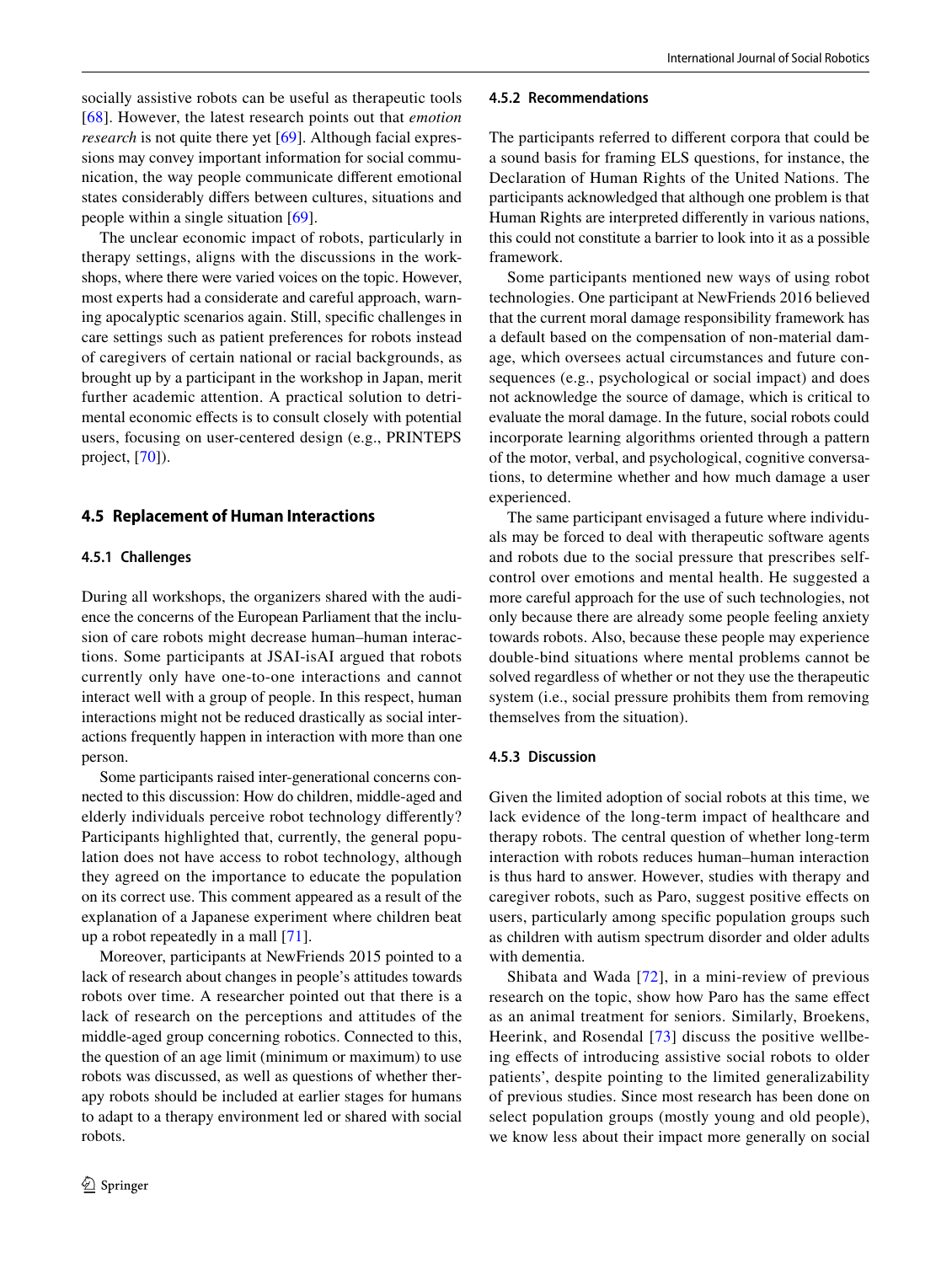| Challenge                            | Key aspects discussion                                                                                                                                                            | Recommendations proposed                                                                                                                                                                                                                  |
|--------------------------------------|-----------------------------------------------------------------------------------------------------------------------------------------------------------------------------------|-------------------------------------------------------------------------------------------------------------------------------------------------------------------------------------------------------------------------------------------|
| Privacy and security                 | No common privacy understanding<br>Lack of consent and control over data<br>Group settings complicate privacy                                                                     | Data minimization and purpose limitation<br>Dynamic consent<br>Transparency and right of explanation: robot communicates<br>data collection<br>Empowerment: easier user access and erasure of data                                        |
| Legal uncertainty                    | Moral responsibility<br>Uncertainty whether existing law applies—and which law<br>Cultural differences might inhibit global legislation<br>Certification of (healthcare) robots   | Regulation-by-design and compliance-by-default<br>Tokku zones, testing zones and living labs<br>Government robot agency<br>Risk-based approaches and insurance schemes as explored<br>by the European Commission<br>Robot compliance seal |
| Autonomy and agency                  | Overriding of human decisions for safety<br>Responsibility in co-participatory design settings<br>Uncertainty on agency: animal-, corporation or agent-like                       | Clear decision-making rules and dispute resolution mecha-<br>nisms<br>Compensation funds<br>Distributed liability<br>New infrastructures                                                                                                  |
| <b>Employment</b> effects            | Individuals' employment affected<br>Robots-taking-over scenarios prominent in the media<br>Robots replacing low-skilled workforce could strengthen<br>anti-immigration sentiments | Inclusion of humans in the design process/Participatory<br>design<br>Japan: PRINTEPS<br>Keeping humans in the loop                                                                                                                        |
| Replacement of<br>human interactions | Problem of HRI in group settings<br>Role of religion<br>Bias and discrimination                                                                                                   | Human in the loop<br>Human-centered design                                                                                                                                                                                                |

<span id="page-12-0"></span>**Table 1** Overview of social robot challenges and proposed recommendations

interactions. The workshop participants stressed the need to fnd out more about middle-aged individuals. They also pointed to the limited capabilities of social robots in group settings, where the robots have to interact with more than one individual. Thus, robots might be more likely to replace one-to-one human interaction than the group or team interaction. In any case, individuals and patients should have the choice to opt out of interacting with robots, especially in double-bind situations.

The European Parliament [[15\]](#page-15-0), a recent report by the Rathenau Institute [[74\]](#page-16-28), and part of the literature refect on the fact that the use of robots could exacerbate social isolation and involve a loss of dignity [\[75\]](#page-16-29). Depending on how robots are designed, they might promote, exacerbate, or reduce the contact between humans. For instance, a robot interacting with a child under the autism spectrum disorder might end up socializing more with the robot rather than with other peers. However, if the robot is a social mediator, in the sense that it keeps encouraging the child to "ask your classmate, ask your teacher", then the child will probably understand that to get their goal it is better to learn how to interact with another person rather than with the 'dumb' robot [\[76](#page-16-30)]. The report calls on the Council of Europe to clarify to what extent the right to respect for family life should also include *the right to meaningful contact* [[74\]](#page-16-28).

Engineers often develop robots primarily on the premise that the product should appeal to as many end-users as possible. However, while such a procrustean design choice seems legitimate from a return-of-investment point of view,

it might not do as much justice to end-users who are more concerned about how that device helps them in their particular situation. The lack of personalization and adaptation to user needs might impede the efective engagement and successful implementation of such technologies in the long run, thus damaging both interested parties. There are already diferent approaches geared towards integrating users into design processes [\[77,](#page-16-31) [78](#page-16-32)]. Such initiatives could facilitate access to a more personalized technology.

## **4.6 Summary and Meta‑Challenges: Uncertainty and Responsibility**

Given the breadth and complexity of ELS challenges and recommendations, we provide a summary table of the key discussion points (Table [1\)](#page-12-0) before concluding the article with implications and limitations.

While the key aspects of discussion cluster roughly into the five themes outlined above, two overarching challenges or meta-challenges are worth pointing out. The frst metachallenge is *uncertainty*. It becomes apparent in all themes, yet in diferent forms. In privacy and security, it relates to a lack of common ground and understanding of the concept itself. In the legal area, uncertainty itself provides the name of the challenge. Uncertainty here refers to a lack of guidance on which laws apply and how the law can help manage expectations, for example through certifcation. Within the theme of autonomy and agency, uncertainty is tied to philosophical questions on the ontological status of social robots.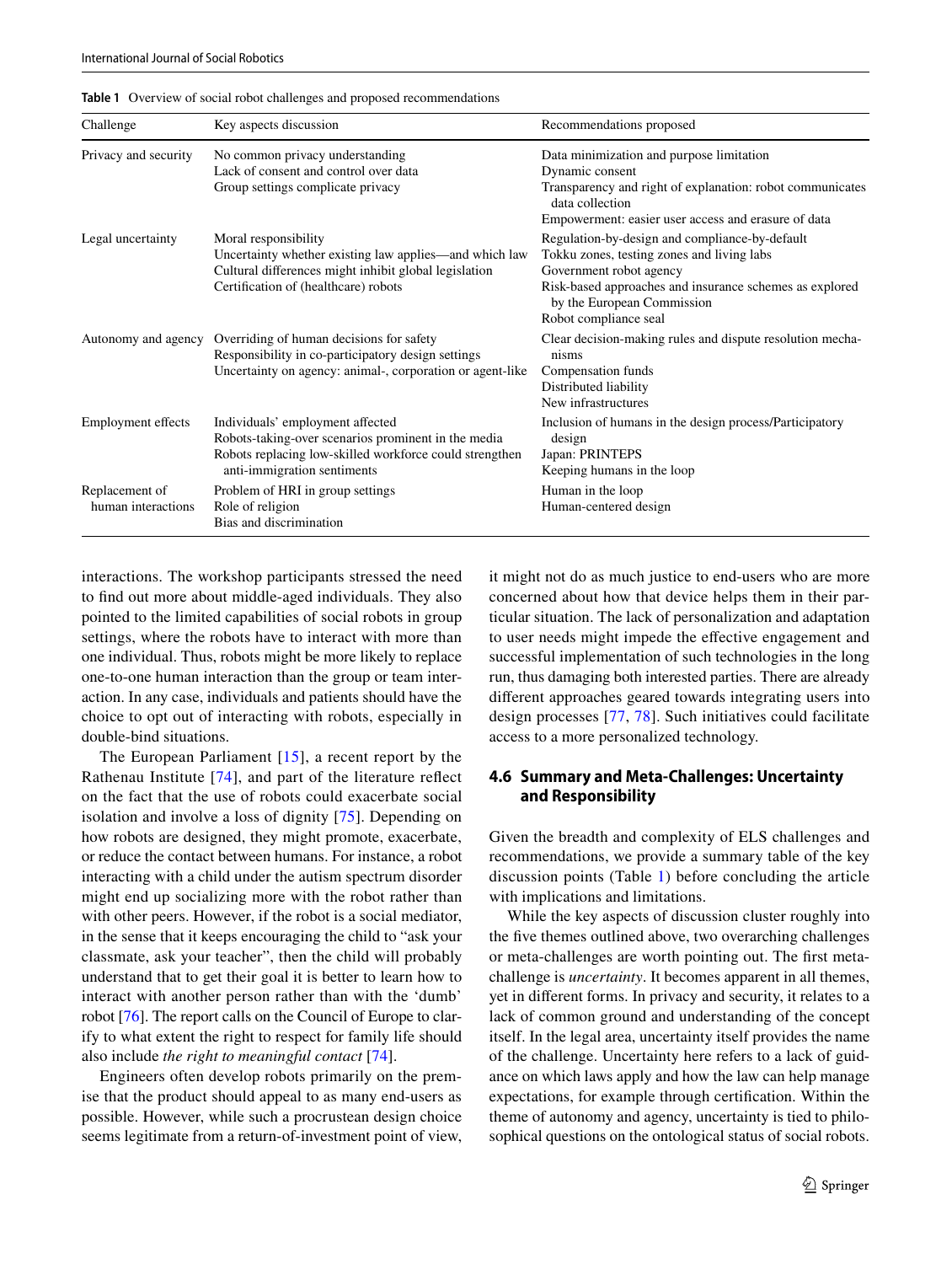When it comes to employment effects, the actual economic impact of social robots in the future is a big uncertainty. Finally, uncertainty in human–robot interaction is apparent in at least two of the three sub-challenges in Table [1](#page-12-0): the role of religions and HRI in group settings. Uncertainty as an overarching theme refects a lack of ethical, legal and social standards for service robot technologies that are deployed in therapy. Such uncertainty opens up opportunities for unethical behavior that leverages information asymmetries and exploits technical or legal loopholes (*see* [[79\]](#page-16-33) for a good example how such loopholes have been exposed). Cross-disciplinary research efforts, including technical and non-technical scholars, and the popularization of social robots, for example their introduction in educational institutions, could help address this challenge. A critical public sphere with an engaged media system could further alleviate uncertainties and reveal malpractices, problems, and ethical loopholes.

The second meta-challenge is *responsibility*. Again, this aspect is present across the fve themes. In privacy and security, responsibility refers to control, transparency, and accountability. The GDPR has clarifed some aspects of responsibility in the area of data protection but many questions remain for the specifc technology of social robots [\[80\]](#page-16-34). In the legal area and in the themes of autonomy and agency as well as human–robot interaction, responsibility connects to practical and moral questions when responsibility is not clearly attributable. Examples include co-creation between humans and social robots, co-decisions on important matters, or the use of social robots in group settings. Here, the matter of assigning responsibility for both credit (who should get the reward) and blame (who should get the punishment) is murky. Within the theme of employment effects, responsibility questions arise concerning who should be responsible for addressing tensions that arise from automatization through social robots. Recommendations for addressing the meta-challenge of responsibility are based on human-centered design, clear decision-making rules and appropriate sanctions. Across both meta-challenges, it is clear that technological, legal and social approaches need to complement each other.

# <span id="page-13-0"></span>**5 Conclusion**

## **5.1 Implications**

In this contribution, we investigated vital ELS challenges of social robots. Drawing on rich discussions among experts across four international robotics conferences, we identifed fve main areas where ELS issues arise: security and privacy, legal uncertainty, autonomy and agency, employment, and the replacement of human interactions. For each of these areas, we summarized sub-challenges and issues that were

particularly pronounced in the workshop discussions. We identifed two overarching challenges or meta-challenges: uncertainty and responsibility. Both showed up across themes but in diferent confgurations and aspects.

Regarding security and privacy, the difficulty of defining privacy adequately, the notion and reliance on informed consent when data collection is pervasive and mostly autonomous, and the complications of privacy and security in group settings were addressed in depth. Concerning autonomy and agency, the issue of moral responsibility of robots came up as well as practical questions whether robots should be allowed to override human decisions when lives are at stake, for example in hospitals. The legal uncertainty and (lack of) employment implications align with recent debates in the literature about automatization  $[14, 67, 81]$  $[14, 67, 81]$  $[14, 67, 81]$  $[14, 67, 81]$  $[14, 67, 81]$ . Finally, the challenges within the area of human–robot interaction mainly revolved around social implications of healthcare robots, for example, intergenerational difficulties in robot adoption or potentially decreased human–human interaction.

Apart from raising specifc ELS challenges of social robots and more general meta-challenges, this contribution provides viable recommendations to address such challenges. Again, the workshop participants were very creative and had a range of approaches in mind, from technological, to legal, and social, to mitigate the compounding risks these technologies pose. The recommendations targeted diferent stakeholders: end users, manufacturers, regulators, and legal experts, as well the broader society. Manufacturer-centered recommendations called for more consideration of enduser needs concerning their ethical concerns. For example, privacy-friendlier robots that make users aware about background data collection and give them more control fall within this category. However, the participants also held regulators responsible for overcoming some of the challenges. A best-case brought up were Tokku living labs, as seen in Japan, where robots are tested in realistic scenarios with concrete policy implications in mind. Specific recommendations also called for a stronger collaboration between diferent stakeholders. A key aspect here concerned userintegration into the design process. Collaborative and participatory design of robots could help overcome skepticism and create trust, thus addressing issues related to HRI and employment.

## **5.2 Limitations**

Our approach comes with certain limitations, three of which are discussed in more detail. First, we chose breadth over depth when identifying the challenges and approaches to address them. Instead of discussing one challenge in great depth, we covered a broad spectrum of ELS challenges at the workshops. This openness led to interesting, sometimes surprising insights. However, it also limited the amount of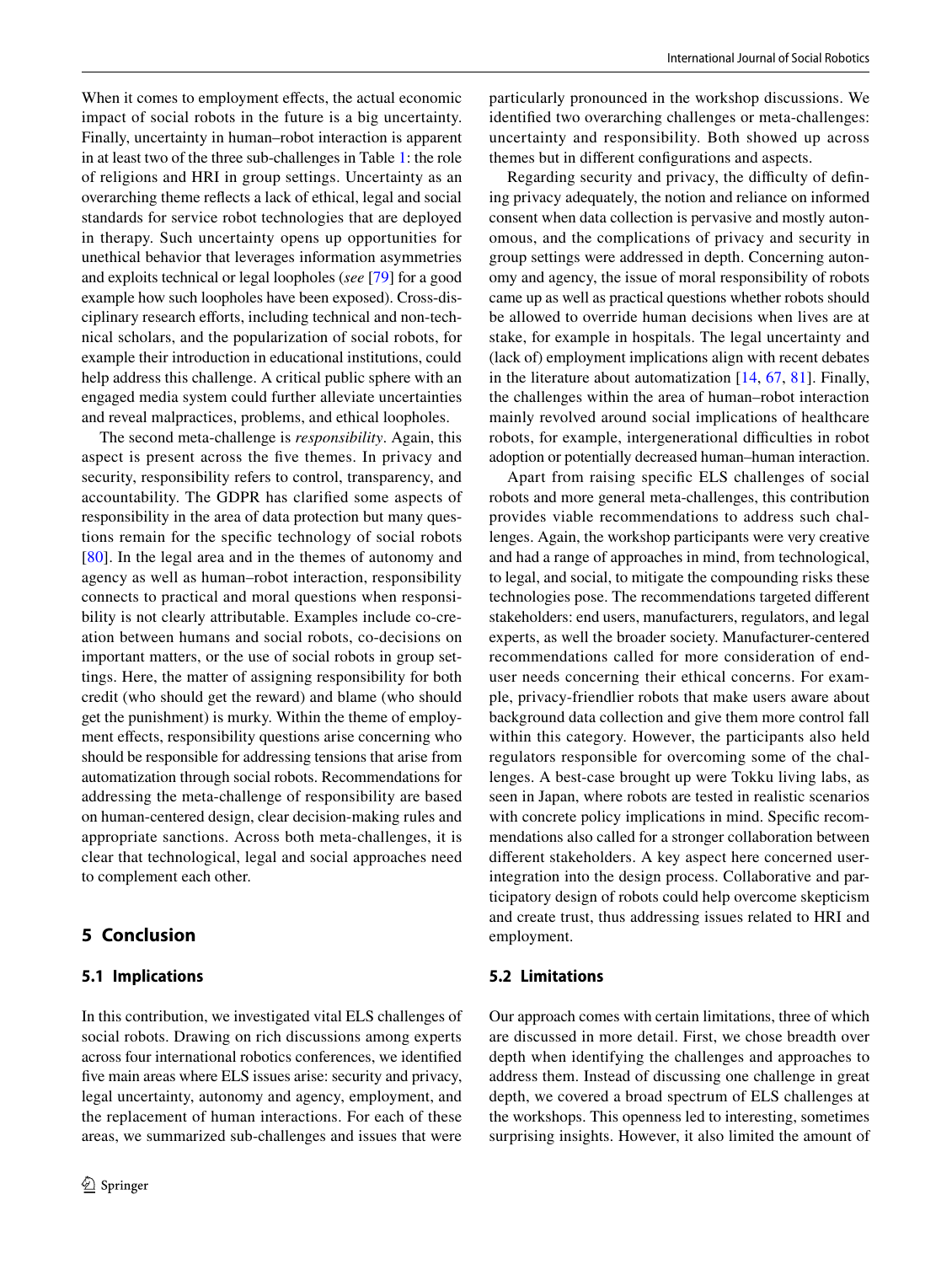time spent on specifc challenges or sub-challenges such as privacy or robot–human-interaction. We thus see our work as an encouragement for future research to deepen the fve challenge areas identifed through dedicated studies, both qualitative and quantitative. Second, the workshops were exploratory and held at diferent conferences within the robotics feld. This makes comparing the workshop results problematic and, due to the small number of participants per feld, also prohibits a systematic comparison of disciplines, research cultures, and career stages. However, our goal was not to provide a comparative study but rather to explore ELS challenges and recommendations from an interdisciplinary perspective. Future research from a comparative approach might want to design workshops aimed explicitly at drawing comparisons, for example through focus groups that use sampling according to the background of participants (scholars vs. practitioners), their expertise (experts vs. non-experts), or their application area (users of cognitive therapeutic robots vs. users of physiotherapeutic robots). Third and fnally, even though we are confdent we identifed salient ELS issues and potential avenues for addressing these challenges as of today, the feld is rapidly advancing, and additional issues can arise regularly. Future research is thus advised to keep an eye on new ELS issues and discuss them in workshops, through expert interviews, or industry surveys.

Despite these limitations, our research shows the importance of taking into account not only the specifcities of the particular feld of application but also an international and multidisciplinary approach. Our article contributes to the existing ELS literature by giving an in-depth, empirically grounded, overview of salient ELS issues for emerging healthcare robot and AI technologies and then by providing useful recommendations to these issues. We hope that these fndings can inform future robot governance instruments and steer them in the appropriate direction.

**Funding** First author acknowledges that the writing part of this project is funded by the LEaDing Fellows Marie Curie COFUND fellowship, a project that has received funding from the European Union's Horizon 2020 research and innovation programme under the Marie Skłodowska-Curie Grant Agreement No. 707404. This study received funding by the Research Council of Norway (project "Fair Labor in the Digitized Economy", Grant Number 247725) to cover the travel costs of the second author.

## **Compliance with Ethical Standards**

**Conflict of interest** The authors declare that they have no confict of interest.

**Informed consent** Informed consent was obtained from all workshop participants to have their statements recorded and used for scientifc and non-commercial purposes. No violation of any ethical standards took place.

**Open Access** This article is distributed under the terms of the Creative Commons Attribution 4.0 International License ([http://creativeco](http://creativecommons.org/licenses/by/4.0/) [mmons.org/licenses/by/4.0/](http://creativecommons.org/licenses/by/4.0/)), which permits unrestricted use, distribution, and reproduction in any medium, provided you give appropriate credit to the original author(s) and the source, provide a link to the Creative Commons license, and indicate if changes were made.

## **References**

- <span id="page-14-0"></span>1. Fong T, Nourbakhsh I, Dautenhahn K (2003) A survey of socially interactive robots. Robot Autonom Syst 42:143–166. [https://doi.org/10.1016/S0921-8890\(02\)00372-X](https://doi.org/10.1016/S0921-8890(02)00372-X)
- <span id="page-14-1"></span>2. Gupta SK (2015) Six recent trends in robotics and their implications. IEEE Spectrum. [https://spectrum.ieee.org/automaton/](https://spectrum.ieee.org/automaton/robotics/home-robots/six-recent-trends-in-robotics-and-their-implications) [robotics/home-robots/six-recent-trends-in-robotics-and-their](https://spectrum.ieee.org/automaton/robotics/home-robots/six-recent-trends-in-robotics-and-their-implications) [-implications](https://spectrum.ieee.org/automaton/robotics/home-robots/six-recent-trends-in-robotics-and-their-implications). Accessed 17 Sept 2019
- <span id="page-14-2"></span>3. Van den Berg B (2016) Mind the air gap. In: Gutwirth S, Leenes R, De Hert P (eds) Data protection on the move: current developments in ICT and privacy/data protection, law, governance and technology. Springer, Amsterdam, pp 1–24
- <span id="page-14-3"></span>4. Beane M, Orlikowski WJ (2015) What difference does a robot make? The material enactment of distributed coordination. Organ Sci 26:1553–1573. [https://doi.org/10.1287/](https://doi.org/10.1287/orsc.2015.1004) [orsc.2015.1004](https://doi.org/10.1287/orsc.2015.1004)
- <span id="page-14-4"></span>5. Atherton J A, Goodrich M A (2011) Supporting clinicians in robot-assisted therapy for autism spectrum disorder: creating and editing robot animations with full-body motion tracking. In: Human–robot interaction: perspectives and contributions to robotics from the human sciences. Workshop at robotics science and systems, Los Angeles, CA. [https://faculty.cs.byu.edu/~mike/mikeg](https://faculty.cs.byu.edu/%7emike/mikeg/papers/AthertonFinalRSS2011.pdf) [/papers/AthertonFinalRSS2011.pdf](https://faculty.cs.byu.edu/%7emike/mikeg/papers/AthertonFinalRSS2011.pdf) Accessed 17 Sept 2019
- <span id="page-14-5"></span>6. Cabibihan JJ, Javed H, Ang M Jr, Aljunied SM (2013) Why robots? A survey on the roles and benefts of social robots in the therapy of children with autism. Int J Soc Robot 5:593–618. <https://doi.org/10.1007/s12369-013-0202-2>
- <span id="page-14-6"></span>7. Eurobarometer (2015) Special Eurobarometer 427: autonomous systems. Report published in June 2015. [http://ec.europa.eu/publi](http://ec.europa.eu/public_opinion/archives/ebs/ebs_427_en.pdf) [c\\_opinion/archives/ebs/ebs\\_427\\_en.pdf](http://ec.europa.eu/public_opinion/archives/ebs/ebs_427_en.pdf) Accessed 17 Sept 2019
- 8. PEW Research Center (2014) Global opposition to U.S. surveillance and drones, but limited Harm to America's image. Report published in July 2014. [http://www.pewglobal.org/2014/07/14/](http://www.pewglobal.org/2014/07/14/global-opposition-to-u-s-surveillance-and-drones-but-limited-harm-to-americas-image/) [global-opposition-to-u-s-surveillance-and-drones-but-limited](http://www.pewglobal.org/2014/07/14/global-opposition-to-u-s-surveillance-and-drones-but-limited-harm-to-americas-image/)[harm-to-americas-image/](http://www.pewglobal.org/2014/07/14/global-opposition-to-u-s-surveillance-and-drones-but-limited-harm-to-americas-image/) Accessed 17 Sept 2019
- <span id="page-14-7"></span>9. Eurobarometer (2012) Special Eurobarometer 382: Public attitudes towards robots. Report published in September 2012. https://ec.europa.eu/commfrontoffice/publicopinion/archives/ [ebs/ebs\\_382\\_en.pdf.](https://ec.europa.eu/commfrontoffice/publicopinion/archives/ebs/ebs_382_en.pdf) Accessed 17 Sept 2019
- <span id="page-14-8"></span>10. Hubbard FP (2016) Allocating the risk of physical injury from "sophisticated robots": efficiency, fairness, and innovation. In: Calo R, Froomkin AM, Kerr I (eds) Robot law. Edward Elgar, Northampton, pp 25–50
- <span id="page-14-9"></span>11. Calo R (2012) Robots and privacy. In: Lin P, Bekey G, Abney K (eds) Robot ethics: the ethical and social implications of robotics. MIT Press, Cambridge, pp 187–202
- <span id="page-14-10"></span>12. Lutz C, Tamò A (2015) RoboCode-ethicists: privacy-friendly robots, an ethical responsibility of engineers? In: Proceedings of the 2015 ACM web science conference, Oxford, pp 1–12. [https](https://doi.org/10.1145/2786451.2786465) [://doi.org/10.1145/2786451.2786465](https://doi.org/10.1145/2786451.2786465)
- <span id="page-14-11"></span>13. Asaro P (2016) Hands up, don't shoot! HRI and the automation of police use of force. J Hum Robot Interact 5:55–69. [https://](https://doi.org/10.5898/JHRI.5.3.Asaro) [doi.org/10.5898/JHRI.5.3.Asaro](https://doi.org/10.5898/JHRI.5.3.Asaro)
- <span id="page-14-12"></span>14. Ford M (2015) Rise of the robots: technology and the threat of a jobless future. Basic Books, New York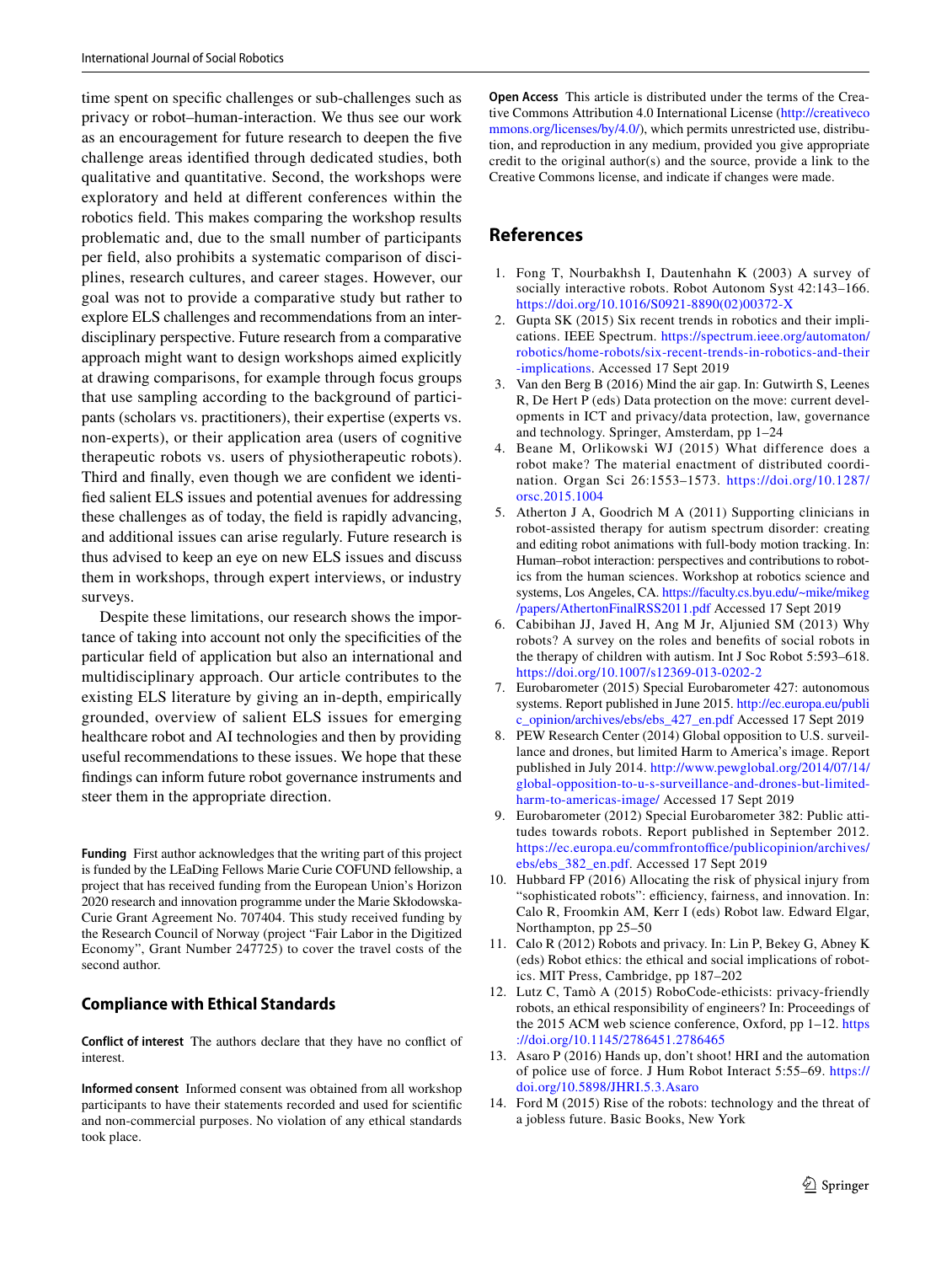- <span id="page-15-0"></span>15. European Parliament (2017) Civil law rules on robotics: European parliament resolution of 16 February 2017 with recommendations to the Commission on Civil Law Rules on Robotics (2015/2103(INL)). [http://www.europarl.europa.eu/doceo/docum](http://www.europarl.europa.eu/doceo/document/TA-8-2017-0051_EN.pdf) [ent/TA-8-2017-0051\\_EN.pdf](http://www.europarl.europa.eu/doceo/document/TA-8-2017-0051_EN.pdf). Accessed 17 Sept 2019
- <span id="page-15-1"></span>16. Lindemann G, Matsuzaki H, Straub I (2016) Special issue on: going beyond the laboratory—reconsidering the ELS implications of autonomous robots. AI Soc 31:441–444. [https://doi.](https://doi.org/10.1007/s00146-015-0623-6) [org/10.1007/s00146-015-0623-6](https://doi.org/10.1007/s00146-015-0623-6)
- <span id="page-15-2"></span>17. Danaher J, Hogan MJ, Noone C, Kennedy R, Behan A, De Paor A, Murphy MH (2017) Algorithmic governance: developing a research agenda through the power of collective intelligence. Big Data Soc 4:1–21.<https://doi.org/10.1177/2053951717726554>
- <span id="page-15-3"></span>18. Weng YH, Sugahara Y, Hashimoto K, Takanishi A (2015) Intersection of "Tokku" special zone, robots, and the law: a case study on legal impacts to humanoid robots. Int J Soc Robot 7:841–857. <https://doi.org/10.1007/s12369-015-0287-x>
- <span id="page-15-4"></span>19. RockEU (2016) Robotics coordination action for Europe report 2016. [www.eu-robotics.net/eurobotics/about/projects/2013-2016](http://www.eu-robotics.net/eurobotics/about/projects/2013-2016-rockeu.html) [rockeu.html](http://www.eu-robotics.net/eurobotics/about/projects/2013-2016-rockeu.html) Accessed 17 Sept 2019
- 20. RoboLaw Project (2014) Regulating emerging robotic technologies in Europe: robotics facing law and ethics. [https://cordis.europ](https://cordis.europa.eu/project/rcn/102044_en.html) [a.eu/project/rcn/102044\\_en.html](https://cordis.europa.eu/project/rcn/102044_en.html) Accessed 17 Sept 2019
- 21. AI Now (2017) AI Now 2017 report. [https://ainowinstitute.org/](https://ainowinstitute.org/AI_Now_2017_Report.pdf) [AI\\_Now\\_2017\\_Report.pdf](https://ainowinstitute.org/AI_Now_2017_Report.pdf) Accessed 17 Sept 2019
- <span id="page-15-5"></span>22. European Foresight Monitoring Network—EFMN (2008) Roadmap robotics for healthcare. Foresight Brief No. 157. [http://www.](http://www.foresight-platform.eu/wp-content/uploads/2011/02/EFMN-Brief-No.-157_Robotics-for-Healthcare.pdf) [foresight-platform.eu/wp-content/uploads/2011/02/EFMN-Brief](http://www.foresight-platform.eu/wp-content/uploads/2011/02/EFMN-Brief-No.-157_Robotics-for-Healthcare.pdf) [-No.-157\\_Robotics-for-Healthcare.pdf](http://www.foresight-platform.eu/wp-content/uploads/2011/02/EFMN-Brief-No.-157_Robotics-for-Healthcare.pdf) Accessed 17 Sept 2019
- <span id="page-15-6"></span>23. European Commission (2017) European Commission's response to European Parliament's resolution on civil law rules on robotics. [https://www.eu-nited.net/robotics/news-events/robotics-news/](https://www.eu-nited.net/robotics/news-events/robotics-news/european-commissions-response-to-the-european-parliaments-resolution-on-civil-law-rules-on-robotics.html) [european-commissions-response-to-the-european-parliament](https://www.eu-nited.net/robotics/news-events/robotics-news/european-commissions-response-to-the-european-parliaments-resolution-on-civil-law-rules-on-robotics.html) [s-resolution-on-civil-law-rules-on-robotics.html](https://www.eu-nited.net/robotics/news-events/robotics-news/european-commissions-response-to-the-european-parliaments-resolution-on-civil-law-rules-on-robotics.html) Accessed 17 Sept 2019
- <span id="page-15-7"></span>24. Fosch-Villaronga E, Millard C (2019) Cloud robotics law and regulation: challenges in the Governance of complex and dynamic cyber-physical ecosystems. Robot Auton Syst 119:77–91. [https://](https://doi.org/10.1016/j.robot.2019.06.003) [doi.org/10.1016/j.robot.2019.06.003](https://doi.org/10.1016/j.robot.2019.06.003)
- <span id="page-15-8"></span>25. European Parliament (2006) Directive 2006/42/EC of the European Parliament and of the Council of 17 May 2006 on machinery, and amending Directive 95/16/EC [https://eur-lex.europa.eu/legal](https://eur-lex.europa.eu/legal-content/EN/TXT/PDF/%3furi%3dCELEX:32006L0042%26from%3dEN) [-content/EN/TXT/PDF/?uri=CELEX:32006L0042&from=EN](https://eur-lex.europa.eu/legal-content/EN/TXT/PDF/%3furi%3dCELEX:32006L0042%26from%3dEN) Accessed 17 Sept 2019
- <span id="page-15-9"></span>26. European Parliament (2017) Regulation 2017/745 of the European Parliament and of the Council of 5 April 2017 on medical devices [https://eur-lex.europa.eu/legal-content/EN/TXT/](https://eur-lex.europa.eu/legal-content/EN/TXT/PDF/%3furi%3dCELEX:02017R0745-20170505%26from%3dEN) [PDF/?uri=CELEX:02017R0745-20170505&from=EN](https://eur-lex.europa.eu/legal-content/EN/TXT/PDF/%3furi%3dCELEX:02017R0745-20170505%26from%3dEN) Accessed 17 Sept 2019
- <span id="page-15-10"></span>27. European Foresight Monitoring Network (2008) Roadmap robotics for healthcare for the defnition of healthcare robot. [http://](http://www.foresight-platform.eu/wp-content/uploads/2011/02/EFMN-Brief-No.-157_Robotics-for-Healthcare.pdf) [www.foresight-platform.eu/wp-content/uploads/2011/02/EFMN-](http://www.foresight-platform.eu/wp-content/uploads/2011/02/EFMN-Brief-No.-157_Robotics-for-Healthcare.pdf)[Brief-No.-157\\_Robotics-for-Healthcare.pdf](http://www.foresight-platform.eu/wp-content/uploads/2011/02/EFMN-Brief-No.-157_Robotics-for-Healthcare.pdf) Accessed 17 Sept 2019
- <span id="page-15-11"></span>28. Breazeal C, Scassellati B (1999) How to build robots that make friends and infuence people. In: Proceedings of the international conference on intelligent robots and systems (IROS), Kyongju, South Korea, pp 858–863. [https://doi.org/10.1109/](https://doi.org/10.1109/IROS.1999.812787) [IROS.1999.812787](https://doi.org/10.1109/IROS.1999.812787)
- <span id="page-15-12"></span>29. Dautenhahn K, Billard A (1999) Bringing up robots or—the psychology of socially intelligent robots: from theory to implementation. In: Proceedings of the third annual conference on autonomous agents, Seattle, WA, pp 366–367. [https://doi.](https://doi.org/10.1145/301136.301237) [org/10.1145/301136.301237](https://doi.org/10.1145/301136.301237)
- <span id="page-15-13"></span>30. Yanco H A, Drury J (2004) Classifying human–robot interaction: an updated taxonomy. In: Proceedings of the 2004 IEEE

international conference on systems, man and cybernetics, The Hague, The Netherlands, pp 2841–2846. [https://doi.org/10.1109/](https://doi.org/10.1109/ICSMC.2004.1400763) [ICSMC.2004.1400763](https://doi.org/10.1109/ICSMC.2004.1400763)

- <span id="page-15-14"></span>31. Feil-Seifer D, Mataric MJ (2005) Defning socially assistive robotics. In: ICORR 9th international conference on rehabilitation robotics, Chicago, IL, pp 465-468. [https://doi.org/10.1109/](https://doi.org/10.1109/ICORR.2005.1501143) [ICORR.2005.1501143](https://doi.org/10.1109/ICORR.2005.1501143)
- <span id="page-15-15"></span>32. Zevenbergen B, Mittelstadt B, Véliz C, Detweiler C, Cath C, Savulescu J, Whittaker M (2015) Philosophy meets internet engineering: ethics in networked systems research. In: GTC workshop outcomes paper. [https://papers.ssrn.com/sol3/paper](https://papers.ssrn.com/sol3/papers.cfm%3fabstract_id%3d2666934) [s.cfm?abstract\\_id=2666934](https://papers.ssrn.com/sol3/papers.cfm%3fabstract_id%3d2666934) Accessed 17 Sept 2019
- <span id="page-15-16"></span>33. Calo R (2016) Robots in American law. University of Washington School of Law Research Paper No. 2016-04. [http://euro.](http://euro.ecom.cmu.edu/program/law/08-732/AI/Calo.pdf) [ecom.cmu.edu/program/law/08-732/AI/Calo.pdf](http://euro.ecom.cmu.edu/program/law/08-732/AI/Calo.pdf) Accessed 17 Sept 2019
- 34. Felzmann H, Beyan T, Ryan M, Beyan O (2015) Implementing an ethical approach to big data analytics in assistive robotics for elderly with dementia. In: Proceedings of the 2010 ACM ETHICOMP Conference, Leicester, pp 280–286. [https://doi.](https://doi.org/10.1145/2874239.2874279) [org/10.1145/2874239.2874279](https://doi.org/10.1145/2874239.2874279)
- <span id="page-15-17"></span>35. Syrdal D S, Walters M L, Otero N, Koay K L, Dautenhahn K (2007) "He knows when you are sleeping"—privacy and the personal robot companion. In: Proceedings of the 2007 AAAI workshop human implications of human–robot interaction, Washington DC, pp 28–33
- <span id="page-15-18"></span>36. Lutz C, Schöttler M, Hofmann CP (2019) The privacy implications of social robots: scoping review and expert interviews. Mob Media Soc 7:412–434. [https://doi.org/10.1177/205015791984396](https://doi.org/10.1177/2050157919843961) [1](https://doi.org/10.1177/2050157919843961)
- <span id="page-15-19"></span>37. Breazeal C (2003) Toward sociable robots. Robot Auton Syst 42:167–175. [https://doi.org/10.1016/S0921-8890\(02\)00373-1](https://doi.org/10.1016/S0921-8890(02)00373-1)
- <span id="page-15-20"></span>38. Borgesius FJZ (2016) Singling out people without knowing their names—Behavioural targeting, pseudonymous data, and the new data protection regulation. Comput Law Secur Rev 32:256–271. <https://doi.org/10.1016/j.clsr.2015.12.013>
- 39. Cliford D (2014). EU data protection law and targeted advertising: consent and the cookie monster—tracking the crumbs of online user behaviour, JIPITEC 5:194-212. [https://www.jipitec.eu/](https://www.jipitec.eu/issues/jipitec-5-3-2014/4095) [issues/jipitec-5-3-2014/4095](https://www.jipitec.eu/issues/jipitec-5-3-2014/4095) Accessed 17 Sept 2019
- <span id="page-15-21"></span>40. Purtova N (2018) The law of everything. Broad concept of personal data and future of EU data protection law. Law Innov Technol 10:40–81. <https://doi.org/10.1080/17579961.2018.1452176>
- <span id="page-15-22"></span>41. Felzmann H, Villaronga EF, Lutz C, Tamò-Larrieux A (2019) Transparency you can trust: transparency requirements for artifcial intelligence between legal norms and contextual concerns. Big Data Soc 6:1–14. [https://doi.org/10.1177/205395171986054](https://doi.org/10.1177/2053951719860542) [2](https://doi.org/10.1177/2053951719860542)
- <span id="page-15-23"></span>42. Koops BJ, Leenes R (2014) Privacy regulation cannot be hardcoded. A critical comment on the 'privacy by design' provision in data-protection law. Int Rev Law Comput Technol 28:159–171. <https://doi.org/10.1080/13600869.2013.801589>
- <span id="page-15-24"></span>43. Tamò-Larrieux A (2018) Designing for privacy and its legal framework. Data protection by design and default for the internet of things. Law, Governance, and Technology Series, 40. Issues in Data Protection. Springer, Cham
- <span id="page-15-25"></span>44. Fosch-Villaronga E (2016) What do roboticists need to know about the future of robot law? In: New friends conference proceedings, new friends: 2nd international conference on social robots in therapy and education, Barcelona, Spain
- <span id="page-15-26"></span>45. Spiliopoulou-Kaparia M (2017) The evaluation of Directive 85/374/EEC on liability for defective products and Directive 2006/42/EC on machinery. European Stakeholder Forum—workshop on regulatory challenges for a digitizing industry, Essen, Germany. [https://ec.europa.eu/futurium/en/system/files/ged/](https://ec.europa.eu/futurium/en/system/files/ged/b3-spiliopoulou-liability.pdf) [b3-spiliopoulou-liability.pdf](https://ec.europa.eu/futurium/en/system/files/ged/b3-spiliopoulou-liability.pdf) Accessed 17 Sept 2019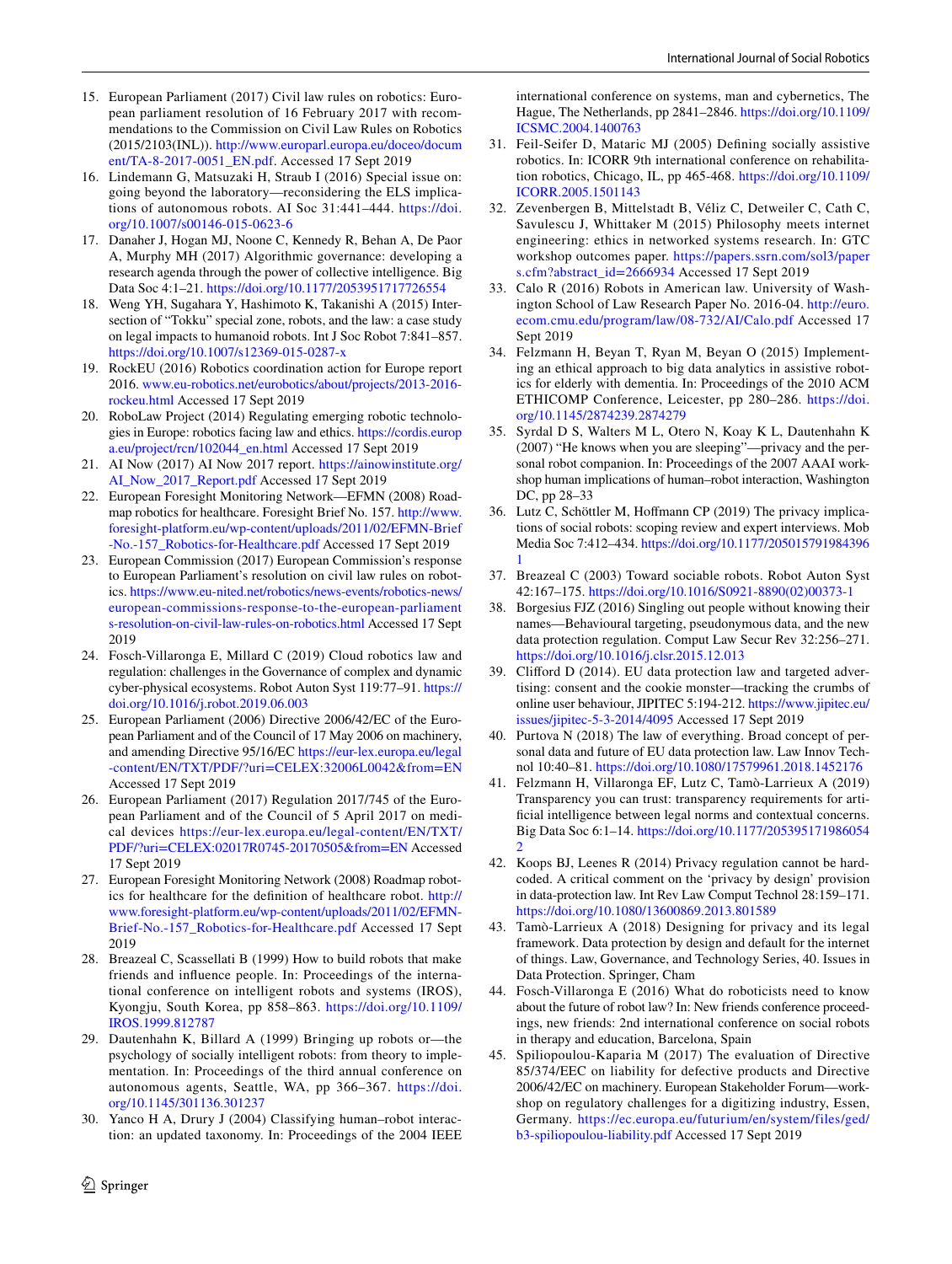- <span id="page-16-0"></span>46. Simmonds P, Brown N, Rentel M (2017) Evaluation of Directive 2006/42/EC on Machinery. Final Report. Technopolis Group. [https://publications.europa.eu/en/publication-detail/-/publicatio](https://publications.europa.eu/en/publication-detail/-/publication/2b213537-25a8-11e8-ac73-01aa75ed71a1/language-en/format-PDF/source-68663524) [n/2b213537-25a8-11e8-ac73-01aa75ed71a1/language-en/forma](https://publications.europa.eu/en/publication-detail/-/publication/2b213537-25a8-11e8-ac73-01aa75ed71a1/language-en/format-PDF/source-68663524) [t-PDF/source-68663524](https://publications.europa.eu/en/publication-detail/-/publication/2b213537-25a8-11e8-ac73-01aa75ed71a1/language-en/format-PDF/source-68663524) Accessed 17 Sept 2019
- <span id="page-16-1"></span>47. Bertolini A, Palmerini E (2014) Regulating robotics: a challenge for Europe. Upcoming Issues of EU Law: 94-129. [http://web.jus.](http://web.jus.unipi.it/summer-lisbon/wp-content/uploads/sites/3/2014/06/Paper-Bertolini-Palmerini.pdf) [unipi.it/summer-lisbon/wp-content/uploads/sites/3/2014/06/Paper](http://web.jus.unipi.it/summer-lisbon/wp-content/uploads/sites/3/2014/06/Paper-Bertolini-Palmerini.pdf) [-Bertolini-Palmerini.pdf](http://web.jus.unipi.it/summer-lisbon/wp-content/uploads/sites/3/2014/06/Paper-Bertolini-Palmerini.pdf) Accessed 17 Sept 2019
- <span id="page-16-2"></span>48. Richards NM, Smart WD (2016) How should the law think about robots? In: Calo R, Froomkin AM, Kerr I (eds) Robot law. Edward Elgar Publishing Northampton, MA, pp 3–22
- <span id="page-16-3"></span>49. High-Level Expert Group on AI (2019) A defnition of Artifcial Intelligence: main capabilities and scientifc disciplines. [https](https://ec.europa.eu/digital-single-market/en/news/definition-artificial-intelligence-main-capabilities-and-scientific-disciplines) [://ec.europa.eu/digital-single-market/en/news/definition-artif](https://ec.europa.eu/digital-single-market/en/news/definition-artificial-intelligence-main-capabilities-and-scientific-disciplines) [icial-intelligence-main-capabilities-and-scientific-disciplines](https://ec.europa.eu/digital-single-market/en/news/definition-artificial-intelligence-main-capabilities-and-scientific-disciplines) Accessed 17 Sept 2019
- <span id="page-16-4"></span>50. Weng YH, Zhao STH (2011) The legal challenges of networked robotics: from the safety intelligence perspective. In: Palmirani M, Pagallo U, Casanovas P, Sartor G (eds) AI approaches to the complexity of legal systems: models and ethical challenges for legal systems, legal language and legal ontologies, argumentation and software agents. Springer, Berlin, pp 61–72
- <span id="page-16-5"></span>51. Fosch-Villaronga E (2015) Creation of a care robot impact assessment. Int J Soc Behav Edu Econ Bus Ind Eng 9:1913–1917
- <span id="page-16-6"></span>52. Reisman D, Schultz J, Crawford K, Whittaker M (2018) Algorithmic impact assessment: a practical framework for public agency accountability. AI Now Institute. [https://ainowinstitute.org/aiare](https://ainowinstitute.org/aiareport2018.pdf) [port2018.pdf](https://ainowinstitute.org/aiareport2018.pdf) Accessed 17 Sept 2019
- <span id="page-16-7"></span>53. Melkas H, Hennala L, Pekkarinen S, Kyrki V (2016) Human impact assessment of robot implementation in Finnish elderly care. In: International conference on serviceology, Tokyo, pp 202–206. [http://roseproject.aalto.f/images/publications/ICSer](http://roseproject.aalto.fi/images/publications/ICServe_Melkas.pdf) [ve\\_Melkas.pdf](http://roseproject.aalto.fi/images/publications/ICServe_Melkas.pdf) Accessed 17 Sept 2019
- <span id="page-16-8"></span>54. Bertolini A, Salvini P, Pagliai T, Morachioli A, Acerbi G, Cavallo F, Dario P (2016) On robots and insurance. Int J Soc Robot 8:381–391.<https://doi.org/10.1007/s12369-016-0345-z>
- <span id="page-16-9"></span>55. Fosch-Villaronga E (2019) Artifcial intelligence, healthcare, and the law: Regulating automation in personal care. Routledge, London
- <span id="page-16-10"></span>56. Fosch-Villaronga E, Heldeweg M (2018) "Regulation, I presume?" said the robot—towards an iterative regulatory process for robot governance. Comput Law Secur Rev 34:1258–1277. [https://doi.](https://doi.org/10.1016/j.clsr.2018.09.001) [org/10.1016/j.clsr.2018.09.001](https://doi.org/10.1016/j.clsr.2018.09.001)
- <span id="page-16-11"></span>57. Lohmann MF (2016) Liability issues concerning self-driving vehicles. Eur J Risk Regul 7:335–340. [https://doi.org/10.1017/S1867](https://doi.org/10.1017/S1867299X00005754) [299X00005754](https://doi.org/10.1017/S1867299X00005754)
- <span id="page-16-12"></span>58. Leite I, Castellano G, Pereira A, Martinho C, Paiva A (2014) Empathic robots for long-term interaction. Int J Soc Robot 6:329– 341.<https://doi.org/10.1007/s12369-014-0227-1>
- <span id="page-16-13"></span>59. Konok V, Korcsok B, Miklósi Á, Gácsi M (2018) Should we love robots? The most liked qualities of companion dogs and how they can be implemented in social robots. Comput Hum Behav 80:132–142.<https://doi.org/10.1016/j.chb.2017.11.002>
- <span id="page-16-14"></span>60. Fosch-Villaronga E, Albo-Canals J (2018) Robotic therapies: Notes on governance. In: HRI 2018 workshop on social robots in therapy: focusing on autonomy and ethical challenges, Chicago, IL
- <span id="page-16-15"></span>61. Gunkel DJ (2017) Mind the gap: responsible robotics and the problem of responsibility. Ethics Inf Technol. [https://doi.](https://doi.org/10.1007/s10676-017-9428-2) [org/10.1007/s10676-017-9428-2](https://doi.org/10.1007/s10676-017-9428-2)
- <span id="page-16-16"></span>62. Matthias A (2004) The responsibility gap: ascribing responsibility for the actions of learning automata. Ethics Inf Technol 6:175–183.<https://doi.org/10.1007/s10676-004-3422-1>
- <span id="page-16-17"></span>63. Johnson DG (2015) Technology with no human responsibility? J Bus Ethics 127:707–715. [https://doi.org/10.1007/s1055](https://doi.org/10.1007/s10551-014-2180-1) [1-014-2180-1](https://doi.org/10.1007/s10551-014-2180-1)
- <span id="page-16-18"></span>64. Bryson JJ, Diamantis ME, Grant TD (2017) Of, for, and by the people: the legal lacuna of synthetic persons. Artif Int Law 25:273–291.<https://doi.org/10.1007/s10506-017-9214-9>
- <span id="page-16-19"></span>65. Acemoglu D, Restrepo P (2017) Robots and jobs: evidence from US labor markets. NBER working paper 23285. [https://www.nber.](https://www.nber.org/papers/w23285.pdf) [org/papers/w23285.pdf](https://www.nber.org/papers/w23285.pdf) Accessed 17 Sept 2019
- <span id="page-16-20"></span>66. Dauth W, Findeisen S, Südekum J, Woessner N (2017) German robots: the impact of industrial robots on workers. [https://paper](https://papers.ssrn.com/sol3/papers.cfm%3fabstract_id%3d3039031) [s.ssrn.com/sol3/papers.cfm?abstract\\_id=3039031](https://papers.ssrn.com/sol3/papers.cfm%3fabstract_id%3d3039031) Accessed 17 Sept 2019
- <span id="page-16-21"></span>67. Frey CB, Osborne MA (2017) The future of employment: how susceptible are jobs to computerisation? Technol Forecast Soc Change 114:254–280. [https://doi.org/10.1016/j.techf](https://doi.org/10.1016/j.techfore.2016.08.019) [ore.2016.08.019](https://doi.org/10.1016/j.techfore.2016.08.019)
- <span id="page-16-22"></span>68. Shukla J, Cristiano J, Amela D, Anguera L, Vergés-Llahí J, Puig D (2015) A case study of robot interaction among individuals with profound and multiple learning disabilities. In: International conference on social robotics, Paris, France, pp 613–622. [https://](https://doi.org/10.1007/978-3-319-25554-5_61) [doi.org/10.1007/978-3-319-25554-5\\_61](https://doi.org/10.1007/978-3-319-25554-5_61)
- <span id="page-16-23"></span>69. Barrett LF, Adolphs R, Marsella S, Martinez AM, Pollak SD (2019) Emotional expressions reconsidered: challenges to inferring emotion from human facial movements. Psychol Sci Publ Int 20:1–68. <https://doi.org/10.1177/1529100619832930>
- <span id="page-16-24"></span>70. Yamaguchi T (2015) A platform printeps to develop practical intelligent applications. In: Adjunct proceedings of the 2015 ACM international joint conference on pervasive and ubiquitous computing and proceedings of the 2015 ACM international symposium on wearable computers, Osaka, pp 919–920. [https://doi.](https://doi.org/10.1007/10.1145/2800835.2815383) [org/10.1007/10.1145/2800835.2815383](https://doi.org/10.1007/10.1145/2800835.2815383)
- <span id="page-16-25"></span>71. Nomura T, Kanda T, Kidokoro H, Suehiro Y, Yamada S (2017) Why do children abuse robots? Interact Stud 17:347–369. [https://](https://doi.org/10.1075/is.17.3.02nom) [doi.org/10.1075/is.17.3.02nom](https://doi.org/10.1075/is.17.3.02nom)
- <span id="page-16-26"></span>72. Shibata T, Wada K (2011) Robot therapy: a new approach for mental healthcare of the elderly—a mini-review. Gerontology 57:378–386.<https://doi.org/10.1159/000319015>
- <span id="page-16-27"></span>73. Broekens J, Heerink M, Rosendal H (2009) Assistive social robots in elderly care: a review. Gerontechnology 8:94–103. [https://doi.](https://doi.org/10.1159/000319015) [org/10.1159/000319015](https://doi.org/10.1159/000319015)
- <span id="page-16-28"></span>74. Rathenau Institute (2017) Human rights in the robot age. Challenges arising from the use of robotics, artifcial intelligence, and virtual and augmented reality. [https://www.rathenau.nl/en/digit](https://www.rathenau.nl/en/digitale-samenleving/human-rights-robot-age) [ale-samenleving/human-rights-robot-age](https://www.rathenau.nl/en/digitale-samenleving/human-rights-robot-age) Accessed 17 Sept 2019
- <span id="page-16-29"></span>75. Sharkey A, Sharkey N (2012) Granny and the robots: ethical issues in robot care for the elderly. Ethics Inf Technol 14:27–40. [https://](https://doi.org/10.1007/s10676-010-9234-6) [doi.org/10.1007/s10676-010-9234-6](https://doi.org/10.1007/s10676-010-9234-6)
- <span id="page-16-30"></span>76. Werry I, Dautenhahn K, Ogden B, Harwin W (2001). Can social interaction skills be taught by a social agent? The role of a robotic mediator in autism therapy. In: International conference on cognitive technology, Coventry, UK, pp 57–74. [https://doi.](https://doi.org/10.1007/3-540-44617-6_6) [org/10.1007/3-540-44617-6\\_6](https://doi.org/10.1007/3-540-44617-6_6)
- <span id="page-16-31"></span>77. Chammas A, Quaresma M, Mont'Alvão C (2015) A closer look on the user centred design. Proc Manuf 3:5397–5404. [https://doi.](https://doi.org/10.1016/j.promfg.2015.07.656) [org/10.1016/j.promfg.2015.07.656](https://doi.org/10.1016/j.promfg.2015.07.656)
- <span id="page-16-32"></span>78. ISO 9241-210:2010 Ergonomics of human-system interaction part 210: human-centered design for interactive systems
- <span id="page-16-33"></span>79. Greenberg A (2017) Watch hackers hijack three robots for spying and sabotage. Wired. [https://www.wired.com/story/watch-robot](https://www.wired.com/story/watch-robot-hacks-spy-sabotage/) [-hacks-spy-sabotage/](https://www.wired.com/story/watch-robot-hacks-spy-sabotage/) Accessed 17 Sept 2019
- <span id="page-16-34"></span>80. Felzmann H, Fosch-Villaronga E, Lutz C, Tamo-Larrieux A (2019) Robots and transparency: the multiple dimensions of transparency in the context of robot technologies. IEEE Robot Autom Mag 26:71–78. <https://doi.org/10.1109/MRA.2019.2904644>